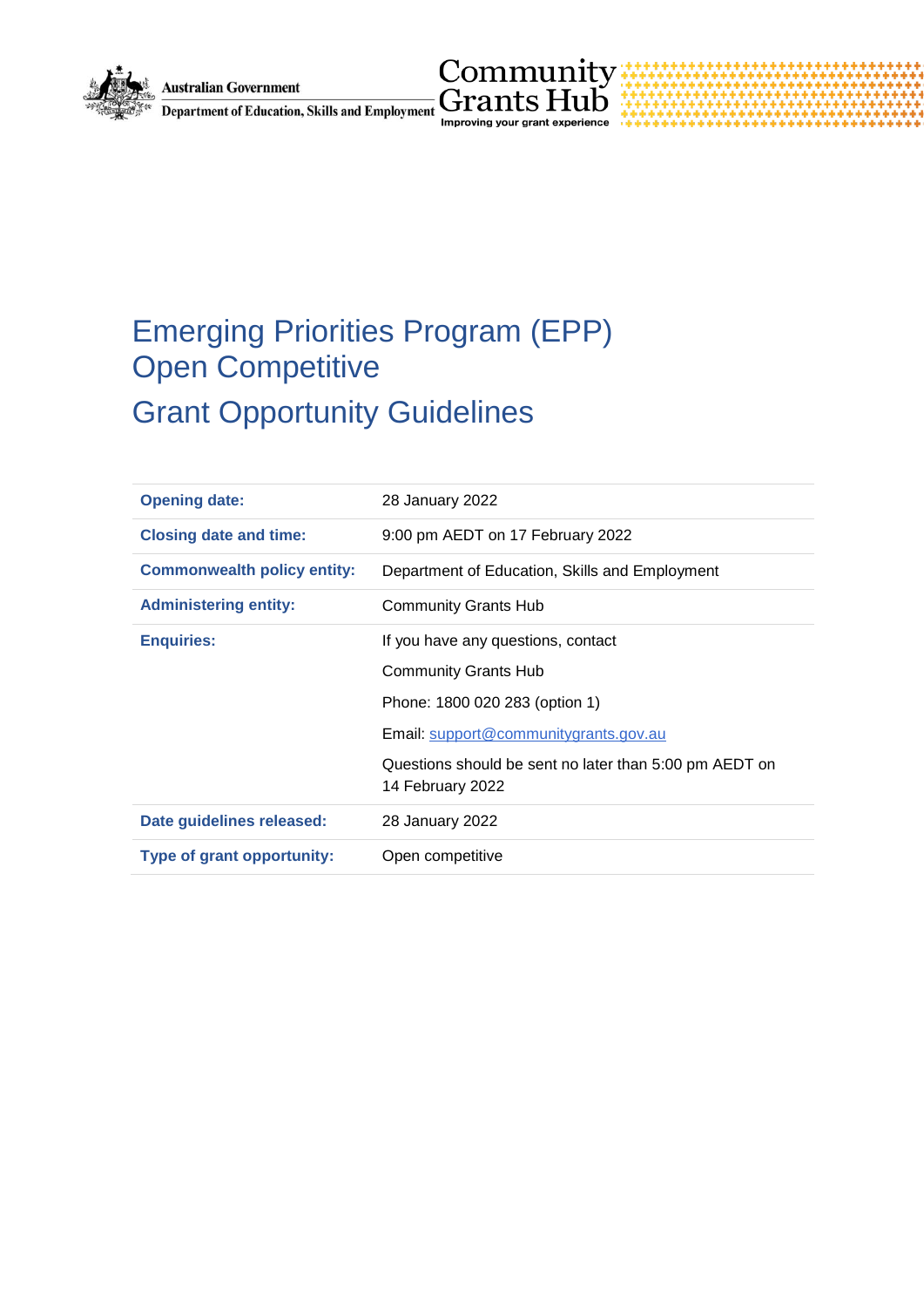# **Contents**

| 1. | Emerging Priorities Program (EPP): Open Competitive Grant Opportunity Processes 4 |                                      |     |
|----|-----------------------------------------------------------------------------------|--------------------------------------|-----|
|    | 1.1                                                                               |                                      |     |
| 2. |                                                                                   |                                      |     |
| 3. |                                                                                   |                                      |     |
|    | 3.1                                                                               |                                      |     |
| 4. |                                                                                   |                                      |     |
|    | 4.1                                                                               |                                      |     |
|    | 4.2                                                                               |                                      |     |
|    | 4.3                                                                               |                                      |     |
|    | 4.4                                                                               |                                      |     |
| 5. |                                                                                   |                                      |     |
|    | 5.1                                                                               |                                      |     |
|    | 5.2                                                                               |                                      |     |
|    | 5.3                                                                               |                                      |     |
| 6. |                                                                                   |                                      |     |
| 7. |                                                                                   |                                      |     |
|    | 7.1                                                                               |                                      |     |
|    | 7.2                                                                               |                                      |     |
|    | 7.3                                                                               |                                      |     |
|    | 7.4                                                                               |                                      |     |
| 8. |                                                                                   |                                      |     |
|    | 8.1                                                                               |                                      |     |
|    | 8.2                                                                               |                                      |     |
|    | 8.3                                                                               |                                      |     |
|    | 8.4                                                                               |                                      |     |
| 9. |                                                                                   | Notification of application outcomes | .13 |
|    | 9.1                                                                               |                                      |     |
|    |                                                                                   |                                      |     |
|    | 10.1                                                                              |                                      |     |
|    | 10.2                                                                              |                                      |     |
|    | 10.3                                                                              |                                      |     |
|    | 10.4                                                                              |                                      |     |
|    | 10.5                                                                              |                                      |     |
|    | 10.6                                                                              |                                      |     |
|    |                                                                                   |                                      |     |
|    |                                                                                   |                                      |     |
|    | 12.1                                                                              |                                      |     |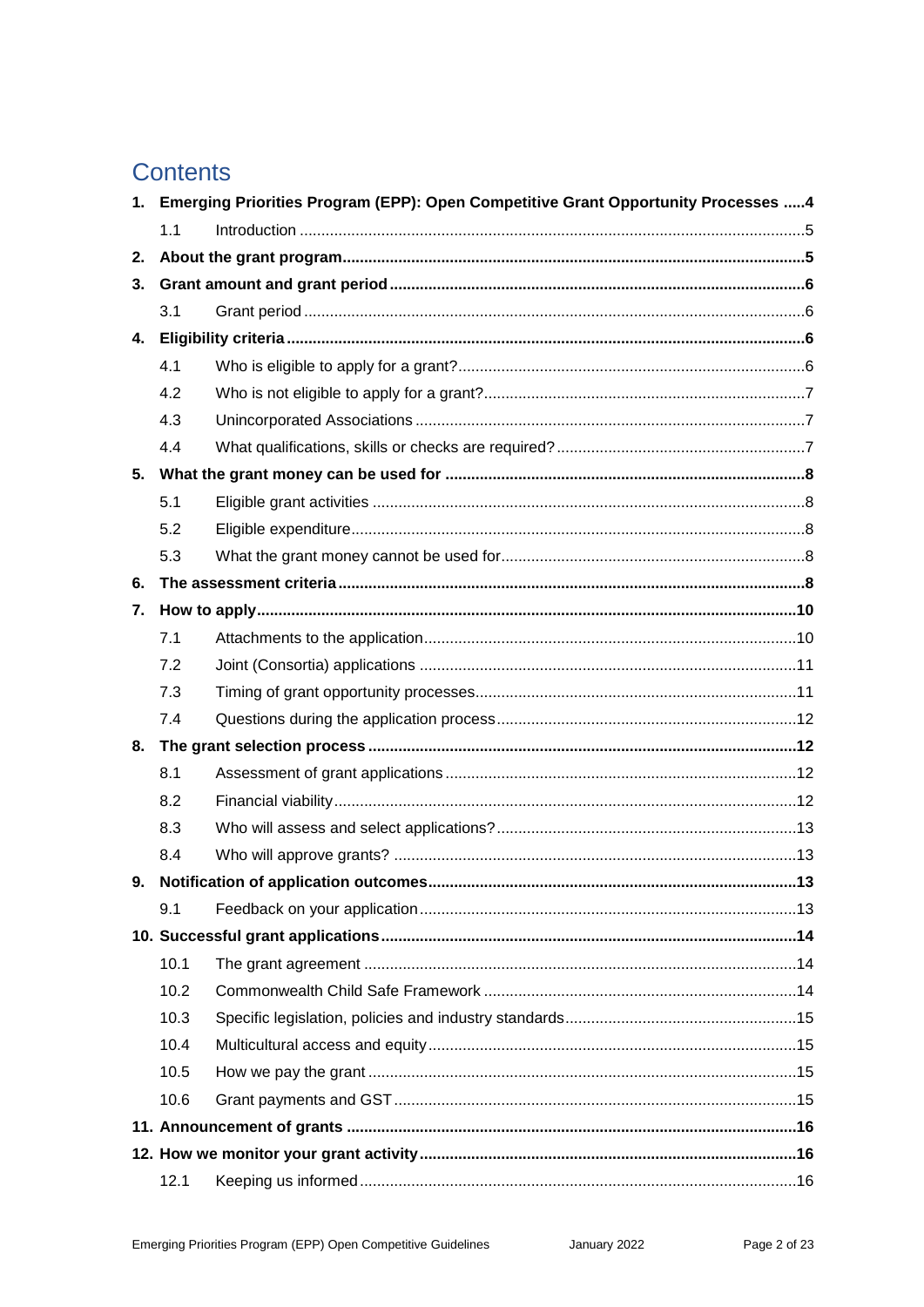| 12.2 |  |
|------|--|
| 12.3 |  |
| 12.4 |  |
| 12.5 |  |
| 12.6 |  |
| 12.7 |  |
| 12.8 |  |
|      |  |
| 13.1 |  |
| 13.2 |  |
| 13.3 |  |
| 13.4 |  |
| 13.5 |  |
|      |  |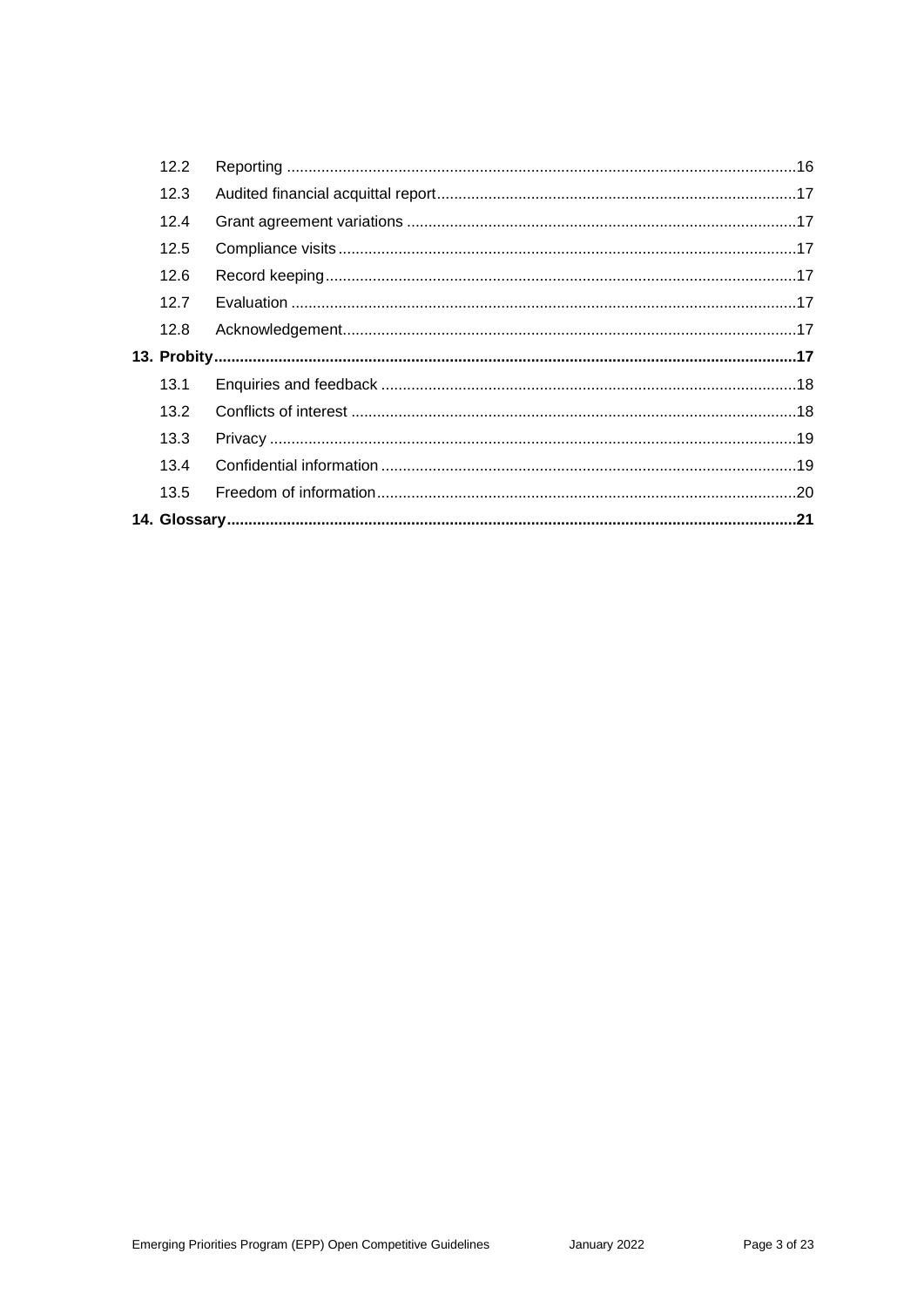# 1. Emerging Priorities Program (EPP): Open Competitive Grant Opportunity Processes

### **The Emerging Priorities Program (EPP) is designed to achieve Australian Government objectives.**

This grant opportunity is part of the above grant program which contributes to the Department of Education, Skills and Employment's Outcome 1 - Program 1.5 Student Support Package. The department works with stakeholders to plan and design the grant program according to the *[Commonwealth Grants Rules and Guidelines 2017 \(CGRGs\).](https://finance.govcms.gov.au/sites/default/files/2019-11/commonwealth-grants-rules-and-guidelines.pdf)*

### $\blacktriangledown$ **The grant opportunity opens**

We publish the grant guidelines on the [GrantConnect](http://www.grants.gov.au/) and [Community Grants Hub](https://www.communitygrants.gov.au/) websites. J

### **You complete and submit a grant application**

You complete the application form and address all of the eligibility and assessment criteria to be considered for a grant.

# ↓ **We assess all grant applications**

We assess the applications against eligibility criteria and notify you if you are not eligible. If you are eligible, we then assess your eligible application against the assessment criteria including an overall consideration of value with money and compare it to other applications.

### ↓

### **We make grant recommendations**

We provide advice, through the department's Assessment Panel, to the decision maker on the merits of each application.

### Ψ **Grant decisions are made**

The decision maker (Minister for Education and Youth) decides which applications are successful. ↓

### **We notify you of the outcome**

We advise you of the outcome of your application. We may not notify unsuccessful applicants until grant agreements have been executed with successful applicants.

### ↓

### **We enter into a grant agreement**

We enter into a grant agreement with you if successful. The type of grant agreement is based on the nature or complexity of the grant and is proportional to the risks involved.

# ↓ **Delivery of grant**

You undertake the grant activity as set out in your grant agreement. We manage the grant by working with you, monitoring your progress and making payments.

### **Evaluation of the EPP**

J

We may evaluate your specific grant activity and the EPP as a whole. We base this on information you provide us and that we collect from various sources.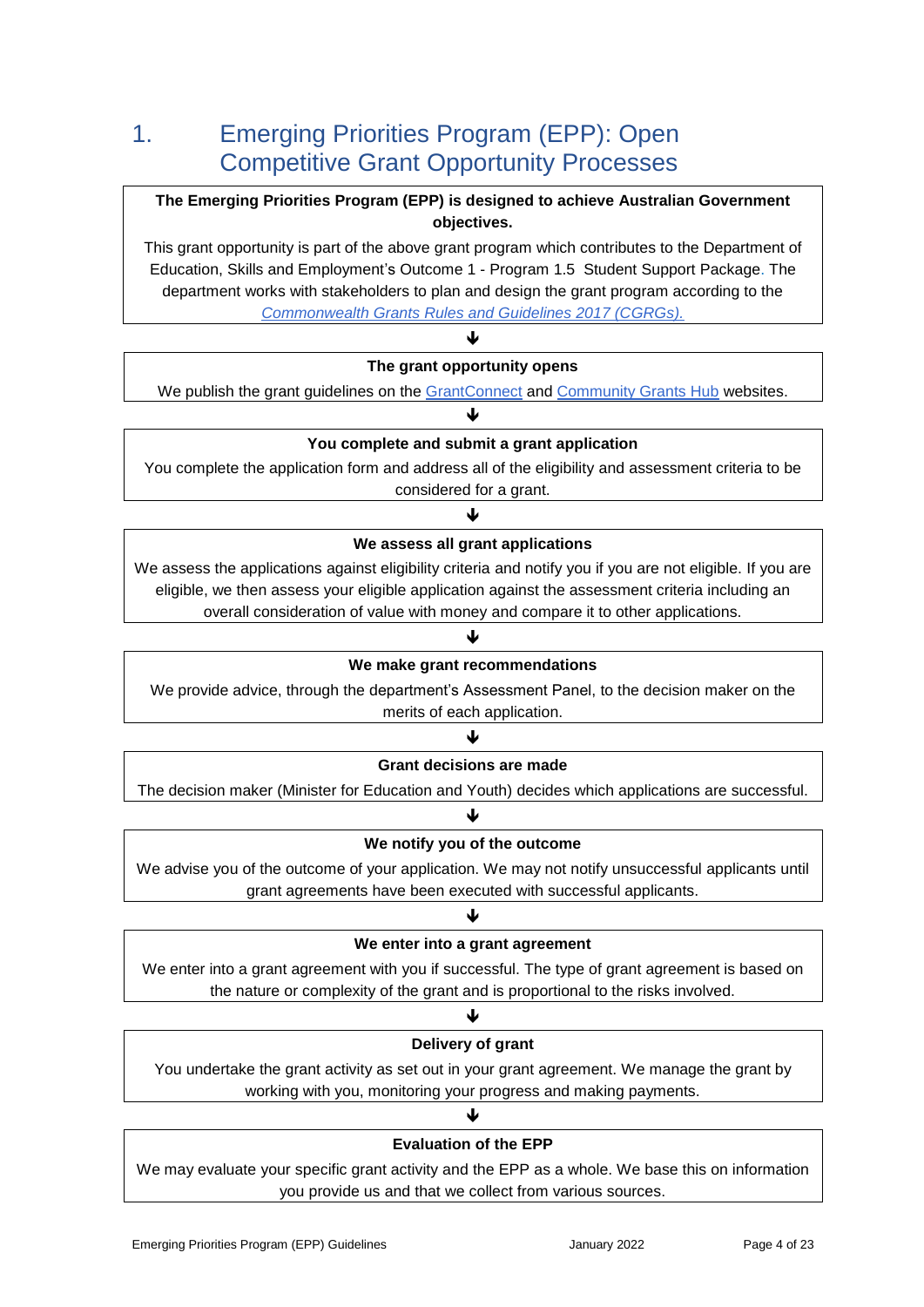### **1.1 Introduction**

These guidelines contain information for the Emerging Priorities Program (EPP) Grant Opportunity.

You must read these guidelines before filling out an application.

This document sets out:

- the purpose of the grant opportunity
- the eligibility and assessment criteria
- how grant applications are considered and selected
- how grantees are notified and receive grant payments
- how grantees will be monitored and evaluated
- responsibilities and expectations in relation to the opportunity.

This grant opportunity and process will be administered by the Community Grants Hub on behalf of the Department of Education, Skills and Employment (the department).

# 2. About the grant program

The EPP contributes to the achievement of Outcome 1, Program 1.5 – Student Support Package of the department's [Portfolio Budget Statement.](https://budget.gov.au/2021-22/content/pbs/index.htm)

The continuing impacts of the pandemic on schools and students, including through prolonged lockdowns and broader disruption, have been immensely challenging throughout 2020 and 2021. The 2022 school year will see a continuation of the return to face-face learning and a renewed focus on supporting students and school communities.

Acknowledging these impacts, the Australian Government is bringing forward all remaining funding in the EPP to the 2021–22 financial year, enabling up to \$11.2 million (GST exclusive) in funding to be available for projects that meet the objective and outcomes of the EPP.

This grant opportunity will competitively assess all eligible proposals for the allocation of this funding, in order to provide on the ground support for schools, school leaders, teachers and students.

The objective of this grant opportunity is to fund projects that assist school communities to respond to emerging priorities in school education, including recovery from COVID-19.

The intended outcomes of this grant opportunity are improved:

- educational outcomes for school students
- engagement of school students and their families with school education
- wellbeing of school leaders, teachers, and school students.

Examples of emerging priorities include:

- targeted educational support for students, including responding to the impacts of COVID-19
- mental health and wellbeing support for students, teachers, and school leaders, including responding to the impacts of COVID-19
- support for disengaged students to improve educational outcomes
- **support for school attendance and completion**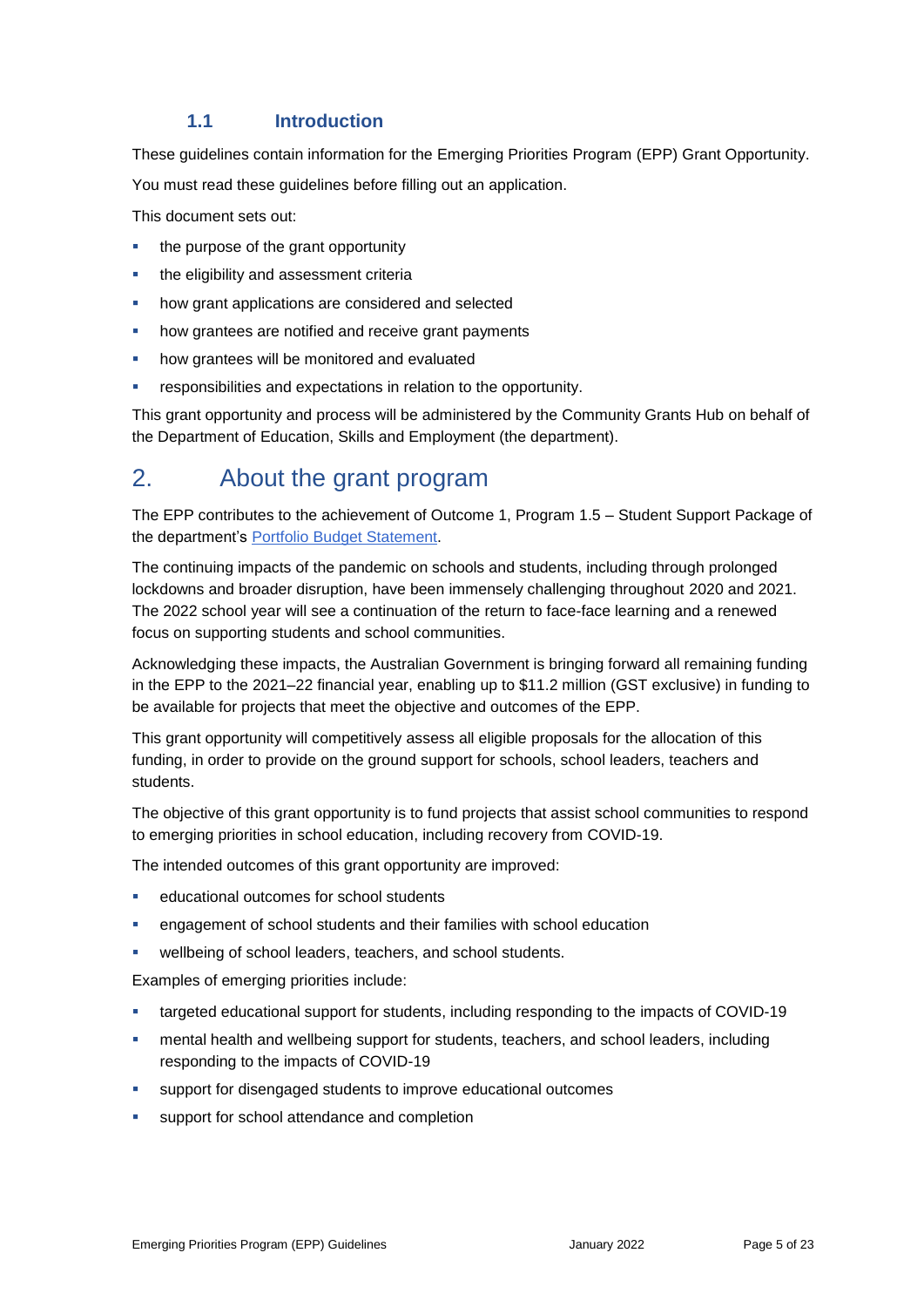- support for career development of students, including to explore pathways for post-school destinations
- research and analysis to address the impacts of unexpected events, including COVID-19, on educational outcomes for students.

This grant opportunity will be undertaken in accordance with the *[Commonwealth Grants Rules and](https://finance.govcms.gov.au/sites/default/files/2019-11/commonwealth-grants-rules-and-guidelines.pdf)  [Guidelines 2017 \(CGRGs\)](https://finance.govcms.gov.au/sites/default/files/2019-11/commonwealth-grants-rules-and-guidelines.pdf)*.

# 3. Grant amount and grant period

The Australian Government has a total of \$18.25 million (GST exclusive) for the EPP. For this grant opportunity, up to \$11.2 million (GST exclusive) is available in 2021–22.

The grant opportunity is anticipated to run for 12 months between 2022 and 2023.

There is no maximum grant amount, but grants cannot exceed the total amount of available funds.

You should carefully consider the grant amount that you are applying for, in consideration of the limited total amount of funding available for all projects (up to \$11.2 million) and that funding is only available for projects that do not exceed 12 months.

# **3.1 Grant period**

As this grant opportunity is targeted towards projects that respond to emerging priorities in school education, including impacts and recovery from COVID-19, funding is available for projects that do not exceed 12 months in duration.

This will further ensure that multiple projects are able to be funded from remaining available EPP funding.

# 4. Eligibility criteria

# **4.1 Who is eligible to apply for a grant?**

To be eligible you must be one of the following entity types:

- Indigenous Corporation
- Company<sup>1</sup>
- Incorporated Association
- **Cooperative**
- Non-corporate State or Territory Entity
- Non-corporate State or Territory Statutory Authority
- Corporate State or Territory Entity
- Statutory Entity

-

Local Government Entity<sup>2</sup>

<sup>1</sup> Company is a company incorporated under the *Corporations Act 2001* (Cth).

<sup>&</sup>lt;sup>2</sup> Local Government Entity is an entity established under state or territory local government legislation, for the purposes of governing local areas within state or territory. In the states, they are generally referred to as local councils.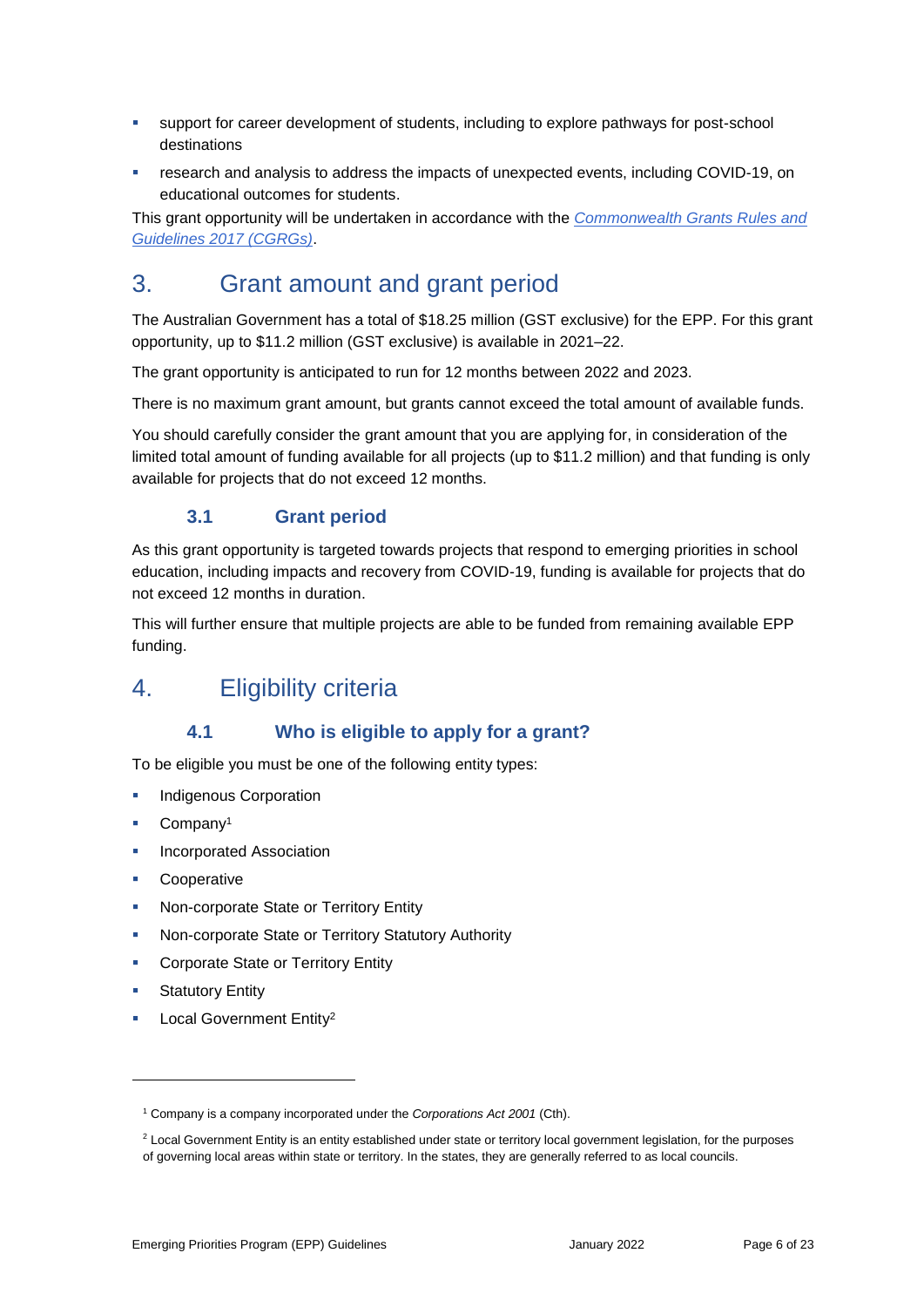If you are applying as a Trustee on behalf of a Trust<sup>3</sup>, the Trustee must have an eligible entity type as listed above.

Applications from consortia are acceptable, as long as you have a lead applicant who is solely accountable to the Australian Government for the delivery of grant activities and is an eligible entity as per the list above<sup>4</sup>.

# **4.2 Who is not eligible to apply for a grant?**

You are not eligible to apply if you are a/an:

- Organisation, or your project partner is an organisation, included on the [National Redress](https://www.nationalredress.gov.au/)  [Scheme's website](https://www.nationalredress.gov.au/) on the list of 'Institutions that have not joined or signified their intent to join the Scheme'
- **Non-Corporate Commonwealth Entity**
- Non-Corporate Commonwealth Statutory Authority
- **EXECO COMMON COMMON CONTENT**
- **Commonwealth Company**
- International Entity
- Sole Trader
- Individual

-

Unincorporated Association

# **4.3 Unincorporated Associations**

Non-legal entities such as an Unincorporated Association may be able to receive funding where a legal parent organisation, or a legal entity connected to the Unincorporated Association, can enter into a legally binding agreement on its behalf. The eligibility criteria must still be met in such circumstances.

# **4.4 What qualifications, skills or checks are required?**

If you are successful, personnel working on your project must ensure the following:

- relevant working with children/vulnerable people checks are in place
- implementation of the project meets relevant requirements of the [Commonwealth Child Safe](https://childsafety.pmc.gov.au/what-we-do/commonwealth-child-safe-framework/application-funded-third-parties)  [Framework](https://childsafety.pmc.gov.au/what-we-do/commonwealth-child-safe-framework/application-funded-third-parties)
- digital resources produced for the project meet the [Web Content Accessibility Guidelines](https://www.dta.gov.au/help-and-advice/digital-service-standard/digital-service-standard-criteria/9-make-it-accessible)  [\(WCAG\) 2.0 Level AA.](https://www.dta.gov.au/help-and-advice/digital-service-standard/digital-service-standard-criteria/9-make-it-accessible)

<sup>&</sup>lt;sup>3</sup> Trusts are not legal entities in their own right – to be eligible, only the Trustee for the Trust can apply by providing the signed Trust Deed and any subsequent variations with the application form. Trustees must be an eligible entity type as stated in section 4.1. Both the Trust's and Trustee's details will be collected in the application form.

<sup>4</sup> The Australian Government recognises that some organisations may seek to form consortia in order to apply for a grant under the program. Consortia are eligible to apply and the relevant conditions applicable to consortia are in section 7.2.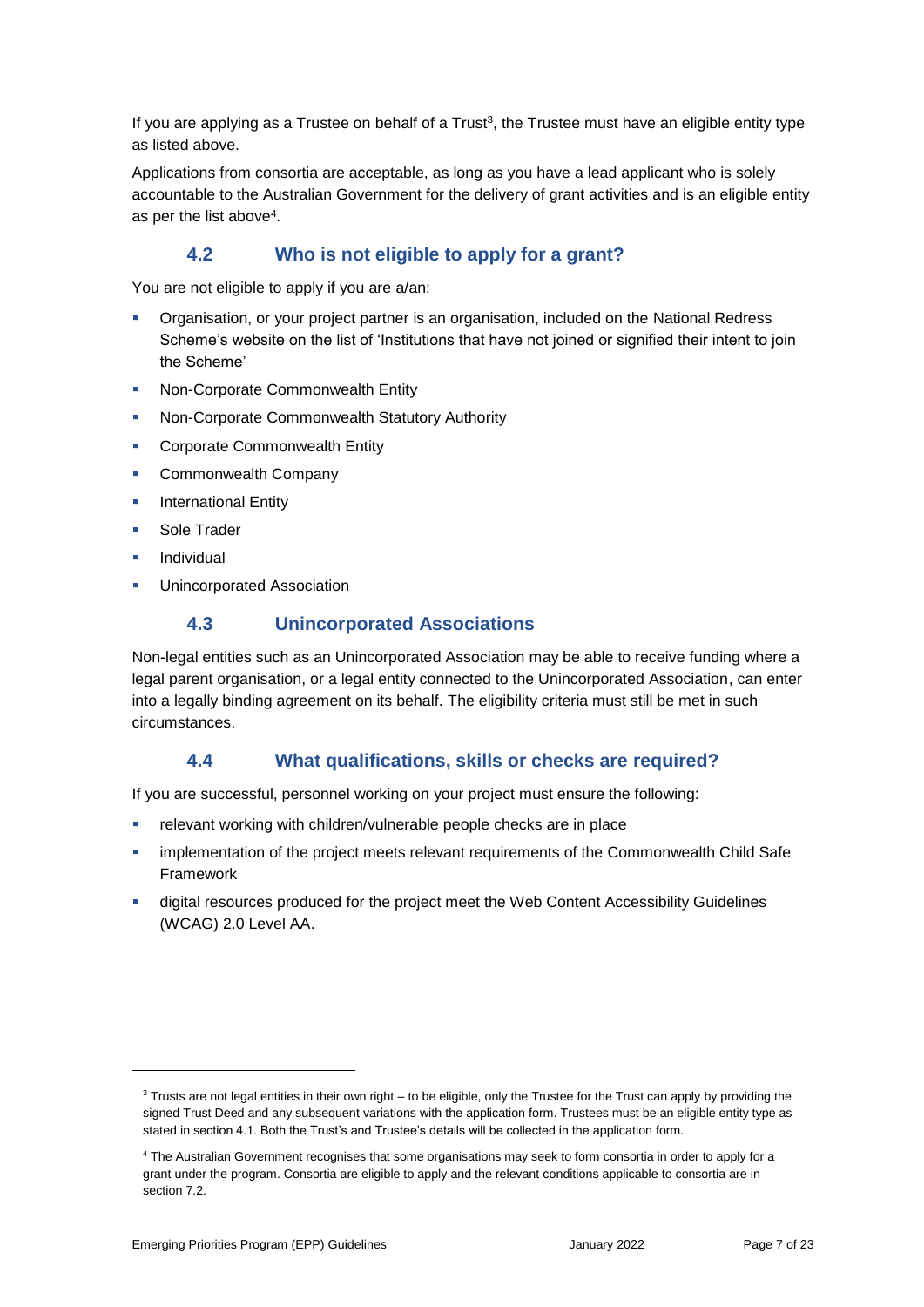# 5. What the grant money can be used for

# **5.1 Eligible grant activities**

To be eligible, your project must meet the objective and outcomes of the EPP.

Examples of projects that may meet the objective and outcomes include but are not limited to:

- **·** improve educational outcomes of school students
- support mental health and wellbeing of students, teachers and school leaders
- provide professional development for school leaders and teachers to support improving educational outcomes
- provide online or face-to-face resources for school leaders, teachers, students and school communities to support the educational outcomes of students
- support school attendance and completion
- support career development of students, including to explore pathways for post-school destinations
- research and analysis to address the impacts of unexpected events, including COVID-19, on educational outcomes for students.

# **5.2 Eligible expenditure**

You can only spend the grant for the purposes of implementing your project.

You must incur the expenditure on your project between the start date and end or completion date for your grant activity (project) for it to be eligible.

# **5.3 What the grant money cannot be used for**

You cannot use the grant for the following purposes (unless expressly authorised by the department):

- **•** projects implemented outside of Australia
- purchase of land
- **•** purchase of buildings
- purchase of vehicles
- major capital construction/works/improvements/expenditure
- commercial investments
- overseas travel
- purchase of alcohol, gifts, hospitality and/or entertainment.
- the covering of retrospective costs, including but not limited to costs incurred in the preparation of your grant application or related documentation
- costs otherwise not attributable to the implementation of your project.

# 6. The assessment criteria

You must address all of the following assessment criteria in your application.

We will assess your application based on the weighting given to each criterion detailed below.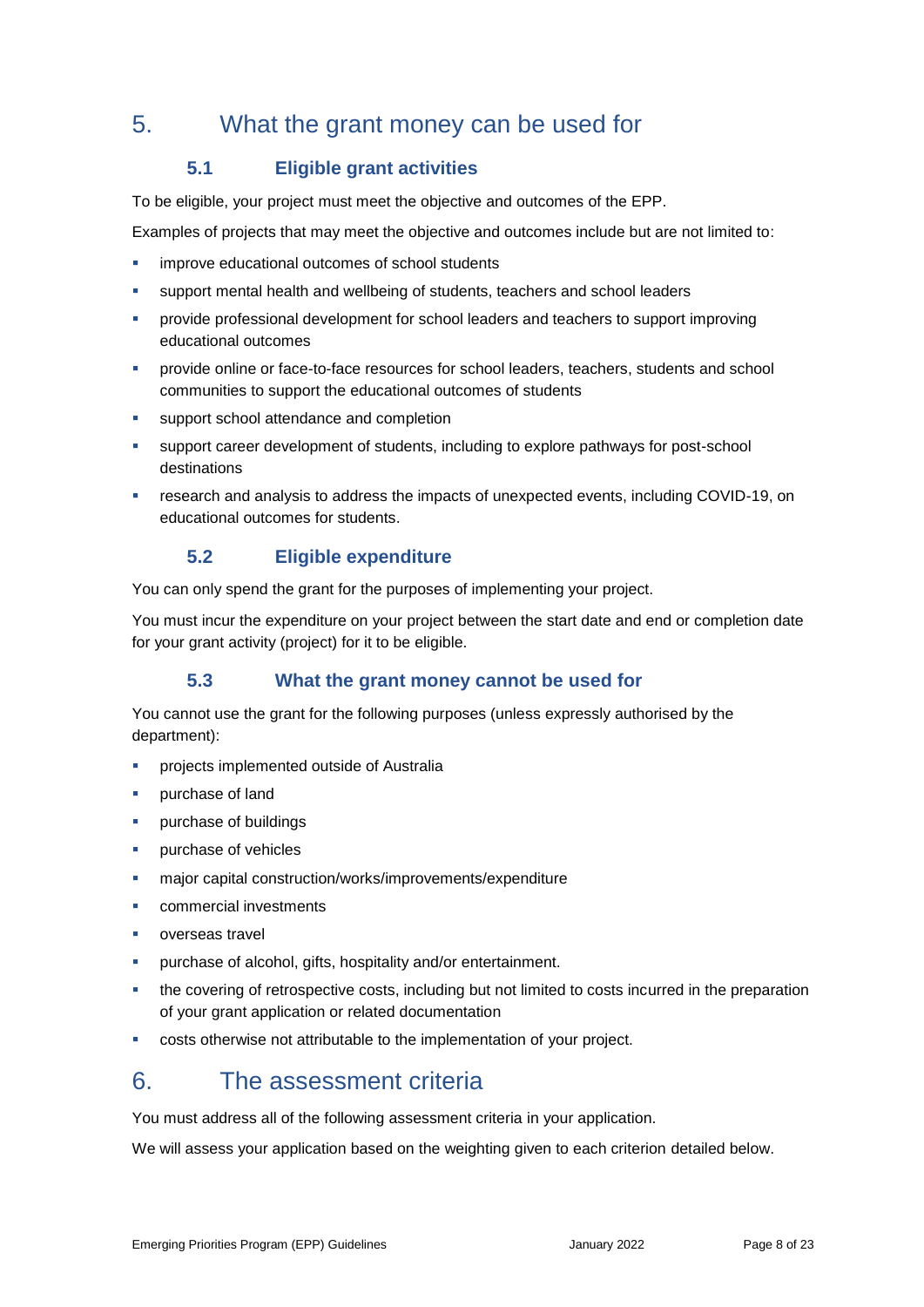The application form includes character limits – up to 6000 characters (approximately 900 words) per criterion. The application form will not accept characters beyond this limit. Please note spaces are included in the character limit.

### **Criterion 1**

#### **Effectiveness** - 30% weighting

Demonstrate how the project will meet the objective and outcomes of the EPP.

When addressing the criterion, strong applicants will demonstrate:

- the effectiveness of the project in meeting the objective and outcomes for the EPP
- that the project can have a national impact, or otherwise meets Australian Government priorities for school education
- the extent to which the project responds to impacts and/or challenges arising from COVID-19 on school education
- that they have a strong track-record and reputation in the school education sector.

### **Criterion 2**

#### **Informed by Evidence** – 30% weighting

Demonstrate how the project is informed by and based-on evidence.

When addressing the criterion, strong applicants will demonstrate:

- an evidence-based need for the project
- an evidence-based proposed implementation of the project
- how the project complements or differentiates from relevant existing Australian Government/State/Territory initiatives.

### **Criterion 3**

#### **Clarity** – 20% weighting

Demonstrate how the project is clearly scoped and costed.

When addressing the criterion, strong applicants will :

- demonstrate that the project is clearly scoped and costed, including key performance indicators, milestones, and completion dates
- **EXED** demonstrate the capacity to ensure that any necessary approvals will be in place to implement the project.

#### **Criterion 4**

#### **Risk Mitigation** – 10% weighting

Demonstrate how the project will effectively mitigate any risks.

When addressing the criterion, strong applicants will demonstrate:

- material risks associated with implementing the project have been clearly defined (including but not limited to use of new technology, and the scale/complexity of the project)
- any material risks are able to be effectively managed and mitigated.

### **Criterion 5**

#### **Evaluation** – 10% weighting

Demonstrate how the project will be evaluated, including evaluation processes, outcomes, and measures of success.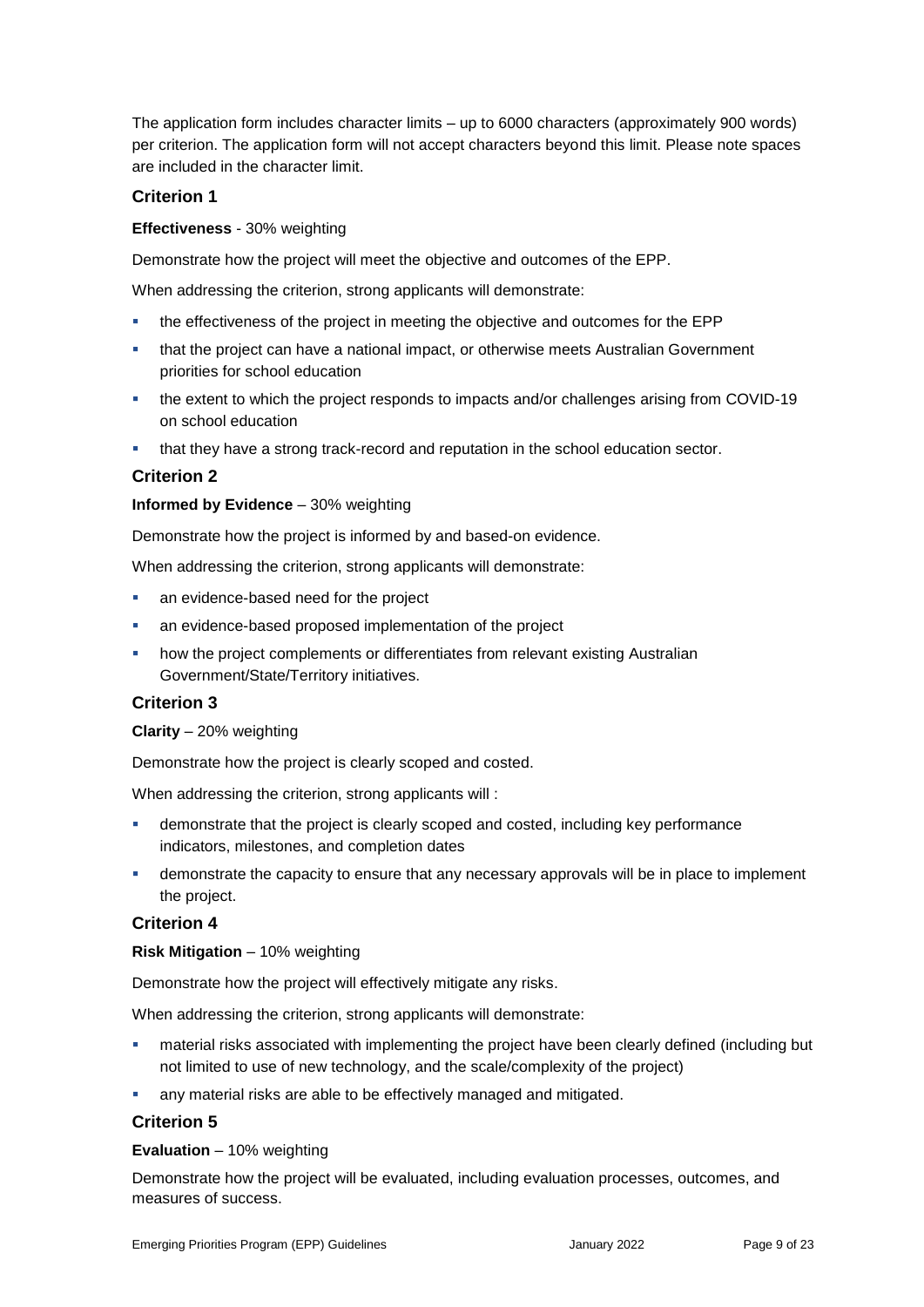# 7. How to apply

Before applying, you must read and understand these guidelines, and the standard terms and conditions of the sample grant agreement.

These documents are found on the [GrantConnect](https://www.grants.gov.au/?event=public.home) and [Community Grants Hub](https://www.communitygrants.gov.au/) websites. Any changes to grant documentation are published on both sites and addenda<sup>5</sup> will be published on [GrantConnect.](https://www.grants.gov.au/?event=public.home) By registering on this website, you will be automatically notified of any changes. [GrantConnect](https://www.grants.gov.au/?event=public.home) is the authoritative source for grants information.

You can only submit one application form for this grant opportunity. If more than one application is submitted, the latest accepted application form will progress.

To apply, you must:

- complete the online application form on the [GrantConnect](https://www.grants.gov.au/) or [Community Grants Hub website](https://www.communitygrants.gov.au/)
- provide all the information requested
- address all eligibility criteria and assessment criteria
- include all necessary attachments
- submit your application/s to the [Community Grants Hub](https://www.communitygrants.gov.au/) by 9:00 pm AEDT on 17 February 2022.

We will not provide application forms or accept applications for this grant opportunity by fax or mail.

The application form includes help information. You are responsible for making sure your application is complete and accurate. Giving false or misleading information is a serious offence under the *[Criminal Code Act 1995](http://www8.austlii.edu.au/cgi-bin/viewdoc/au/legis/cth/consol_act/cca1995115/sch1.html)* and we will investigate any false or misleading information and may exclude your application from further consideration.

If you need more help about the application process, submitting an application online, have any technical difficulties or find an error in your application after submission, but before the closing date and time, you should contact the [Community Grants Hub](https://www.communitygrants.gov.au/) immediately on 1800 020 283 (option 1) or email [support@communitygrants.gov.au.](mailto:support@communitygrants.gov.au)

The [Community Grants Hub](https://www.communitygrants.gov.au/) does not have to accept any additional information, or requests from you to correct your application after the closing time.

You cannot change your application after the closing date and time.

If we find an error or something missing, we may ask you for clarification or additional information.

This will not change the nature of your application. However, we can refuse to accept any additional information from you that would change your application after the closing time.

You should keep a copy of your application and any supporting documents.

You will receive an automated notification acknowledging the receipt of your application.

# **7.1 Attachments to the application**

If applicable, the following supporting documents should be attached to your application:

Trust deed and any subsequent variations, if applying as a Trustee on behalf of a Trust.

1

<sup>5</sup> Addenda can include changes to existing grant opportunity documentation and/or publishing additional documents. Changes include but are not limited to corrections to currently published documents, changes to close times for applications and system outage notices.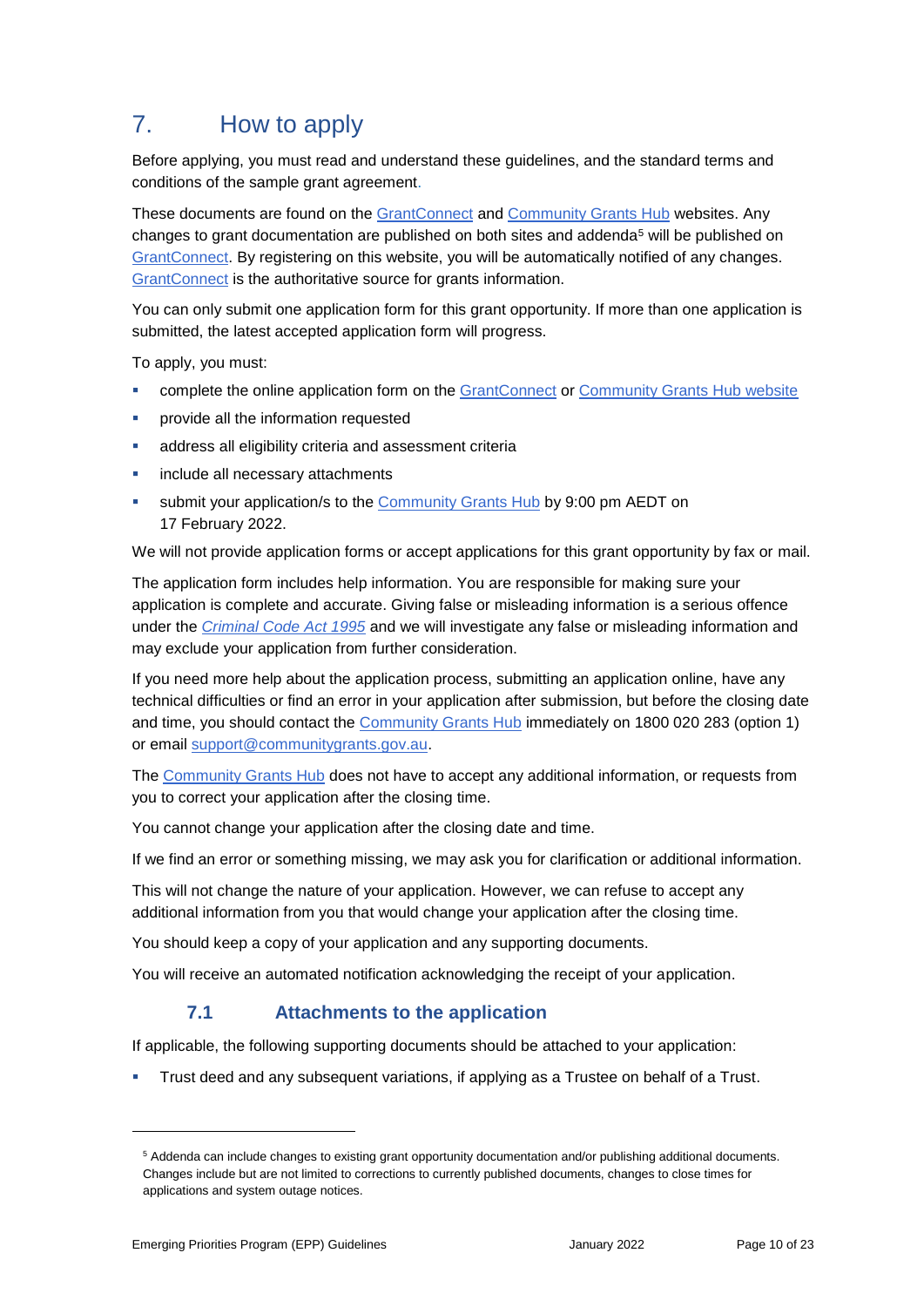You must attach supporting documentation according to the instructions provided within the application form. You should only attach requested documents. We will not consider information in attachments we have not asked for.

Please note there is a 2 MB limit for each attachment.

# **7.2 Joint (Consortia) applications**

We recognise that some organisations may want to join together as a consortium to deliver a project.

In these circumstances, you must appoint a 'lead organisation'. Only the lead organisation can submit the application form and enter into a grant agreement with the Commonwealth. The lead organisation must also be an eligible entity type as outlined in section 4.1. The application must identify all other members of the consortium. Organisations included on the National Redress Scheme's website on the list of 'Institutions that have not joined or signified their intent to join the Scheme' will not be eligible to be members of a consortium arrangement.

# **7.3 Timing of grant opportunity processes**

You must submit an application between the published opening and closing dates.

#### **Late applications**

We will not accept late applications unless an applicant has experienced exceptional circumstances that prevent the submission of the application. Broadly, exceptional circumstances are events characterised by one or more of the following:

- **F** reasonably unforeseeable
- beyond the applicant's control
- unable to be managed or resolved within the application period.

Exceptional circumstances will be considered on their merits and in accordance with probity principles.

#### **How to lodge a late application**

Applicants seeking to submit a late application will be required to submit a late application request to the [Community Grants Hub.](https://www.communitygrants.gov.au/)

The request should include a detailed explanation of the circumstances that prevented the application being submitted prior to the closing time. Where appropriate, supporting evidence can be provided to verify the claim of exceptional circumstances.

The late application request form and instructions for how to submit it can be found on the [Community Grants Hub website.](https://www.communitygrants.gov.au/information/information-applicants/timing-grant-opportunity-processes)

Written requests to lodge a late application will only be accepted within 3 days after the grant opportunity has closed.

The delegate or their appointed representative<sup>6</sup> will determine whether a late application will be accepted. The decision of the delegate will be final and not be subject to a review or appeals process.

-

<sup>6</sup> This may be the Department of Education, Skills and Employment delegate or nominated staff member at the EL2 level or above.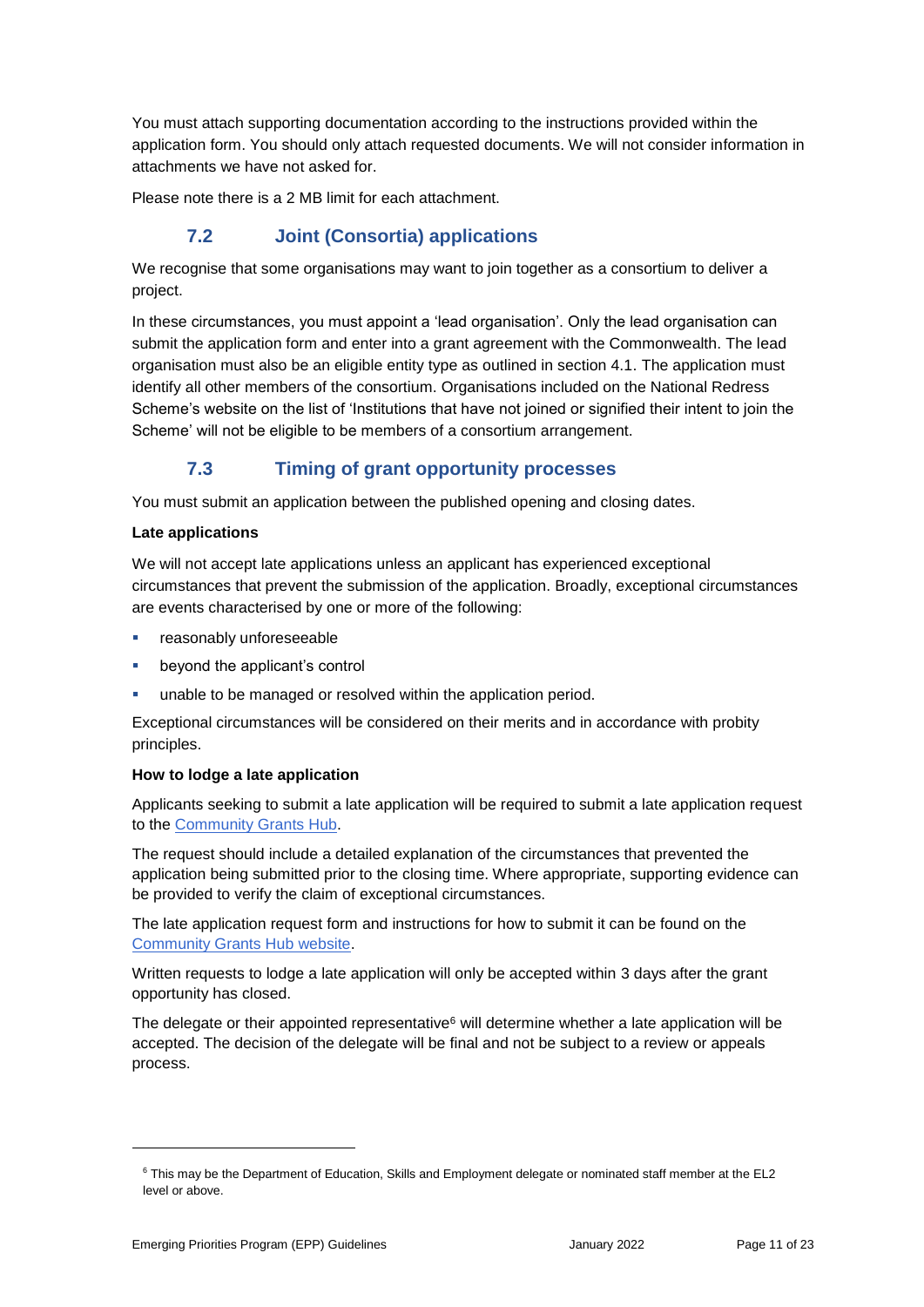Once the outcome is determined, the [Community Grants Hub](https://www.communitygrants.gov.au/) will advise the applicant if their request is accepted or declined.

### **Expected timing for this grant opportunity**

If you are successful, you will be expected to start your project around May–June 2022.

|  |  | Table 1: Expected timing for this grant opportunity |  |
|--|--|-----------------------------------------------------|--|
|  |  |                                                     |  |

| <b>Activity</b>                            | <b>Timeframe</b>                                       |
|--------------------------------------------|--------------------------------------------------------|
| Assessment of applications                 | Within approximately 5 weeks from the closing<br>date  |
| Approval of outcomes of selection process  | Within approximately 7 weeks from the closing<br>date  |
| Notification to unsuccessful applicants    | Within approximately 8 weeks from the closing<br>date  |
| Negotiations and award of grant agreements | Within approximately 12 weeks from the closing<br>date |
| Earliest start date of grant activity      | May 2022                                               |
| End date of grant activity                 | June 2023                                              |

# **7.4 Questions during the application process**

If you have any questions during the application period, please contact the [Community Grants Hub](https://www.communitygrants.gov.au/) on 1800 020 283 (option 1) or email [support@communitygrants.gov.au.](mailto:support@communitygrants.gov.au)

The [Community Grants Hub](https://www.communitygrants.gov.au/) will respond to emailed questions within 5 working days. Answers to questions are posted on the [GrantConnect](https://www.grants.gov.au/) and [Community Grants Hub](https://www.communitygrants.gov.au/) websites.

The question period will close at 5:00 pm AEDT on Monday, 14 February 2022. Following this time, only questions about using and/or submitting the application form will be answered.

# 8. The grant selection process

# **8.1 Assessment of grant applications**

Applications will be assessed based on the eligibility and assessment criteria as set out in these guidelines.

We will assess all applications for eligibility and compliance against the requirements of the application process. Eligible applications will then be considered through an open competitive grant process.

# **8.2 Financial viability**

Applicants may be subject to a financial viability assessment. The financial viability assessment forms part of the risk mitigation strategy and can include:

- establishing whether relevant persons have any adverse business history (for example, current or past bankruptcy)
- assessment of the financial health of an entity.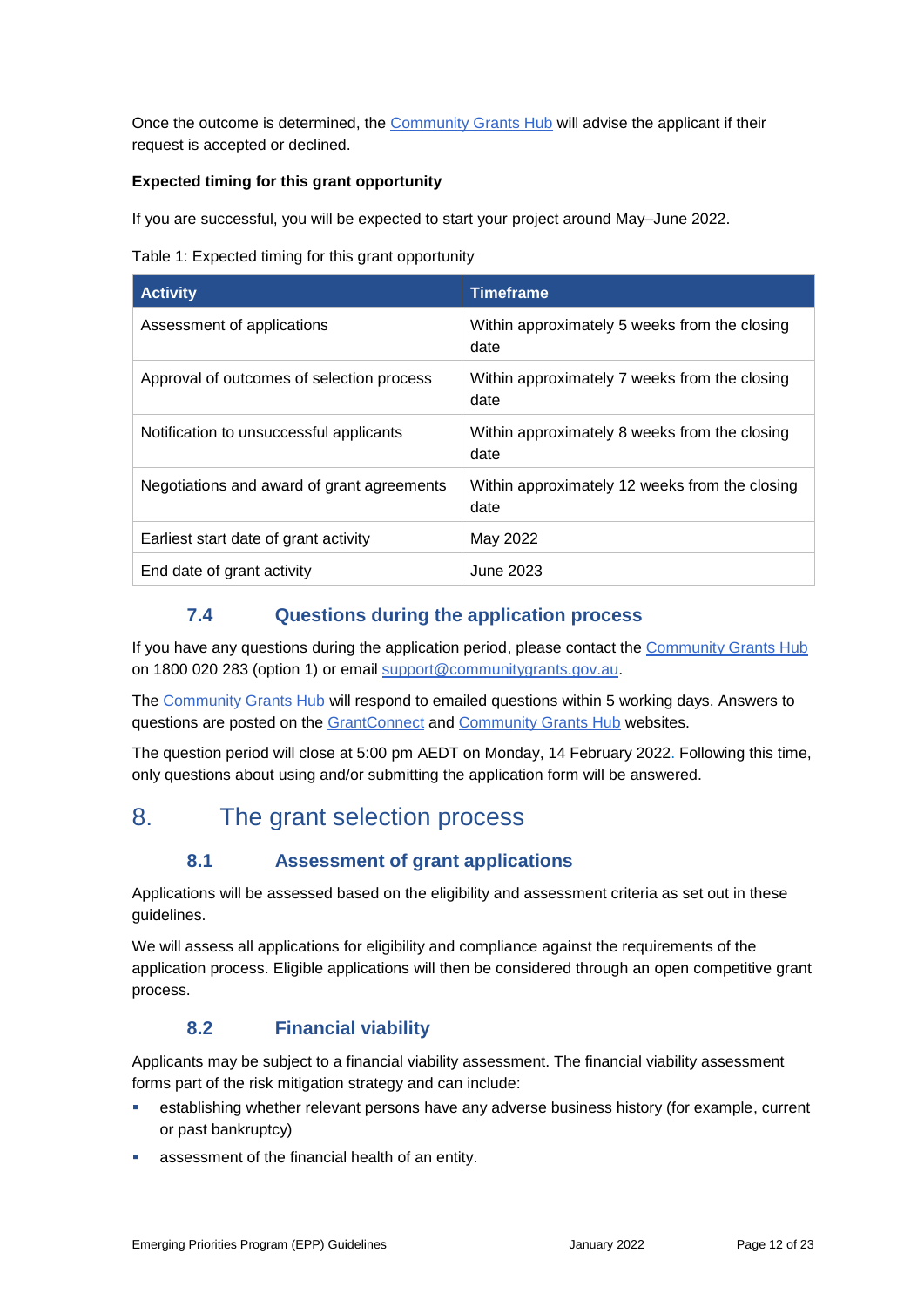# **8.3 Who will assess and select applications?**

The Assessment Panel will be established by the department and may include a mix of employees of the department, experts from the sector, and other Commonwealth officers with relevant specialist expertise.

Any expert/advisor who is not a Commonwealth official will be required/expected to perform their duties in accordance with the CGRGs.

The [Community Grants Hub](https://www.communitygrants.gov.au/) may provide secretariat support to the Assessment Panel, but will not participate in deliberations or decision-making.

The Assessment Panel will assess whether the application represents value with money and will make final recommendations to the decision maker by taking into account the following factors:

- **EXECT:** initial preliminary score against the assessment criteria
- extent to which the evidence in the application demonstrates that it will contribute to meeting the objective and outcomes of the EPP
- **•** relative value of the grant sought
- risks, financial, fraud and other, that the applicant or project poses for the department
- risks that the applicant or project poses for the Commonwealth.

The Assessment Panel may seek additional information from the applicant to assist in making its final recommendations.

# **8.4 Who will approve grants?**

The Minister for Education and Youth will be the decision maker for this grant opportunity. The decision maker decides which grants to approve based on the recommendations of the Assessment Panel, taking into consideration any further information that may become known, including the availability of grant funds for the purposes of the grant program.

The decision maker's decision is final in all matters, including:

- **approval of the grant**
- **qrant funding amount to be awarded**
- terms and conditions of the grant.

There is no appeal mechanism for decisions to approve or not approve a grant.

# 9. Notification of application outcomes

We will write to you about the outcome of your application. If you are successful, you are advised of any specific conditions attached to the grant.

# **9.1 Feedback on your application**

A feedback summary will be published on the [Community Grants Hub website](https://www.communitygrants.gov.au/) to provide all organisations with easy access to information about the grant selection process and the main strengths and areas for improving applications.

Individual feedback will not be available.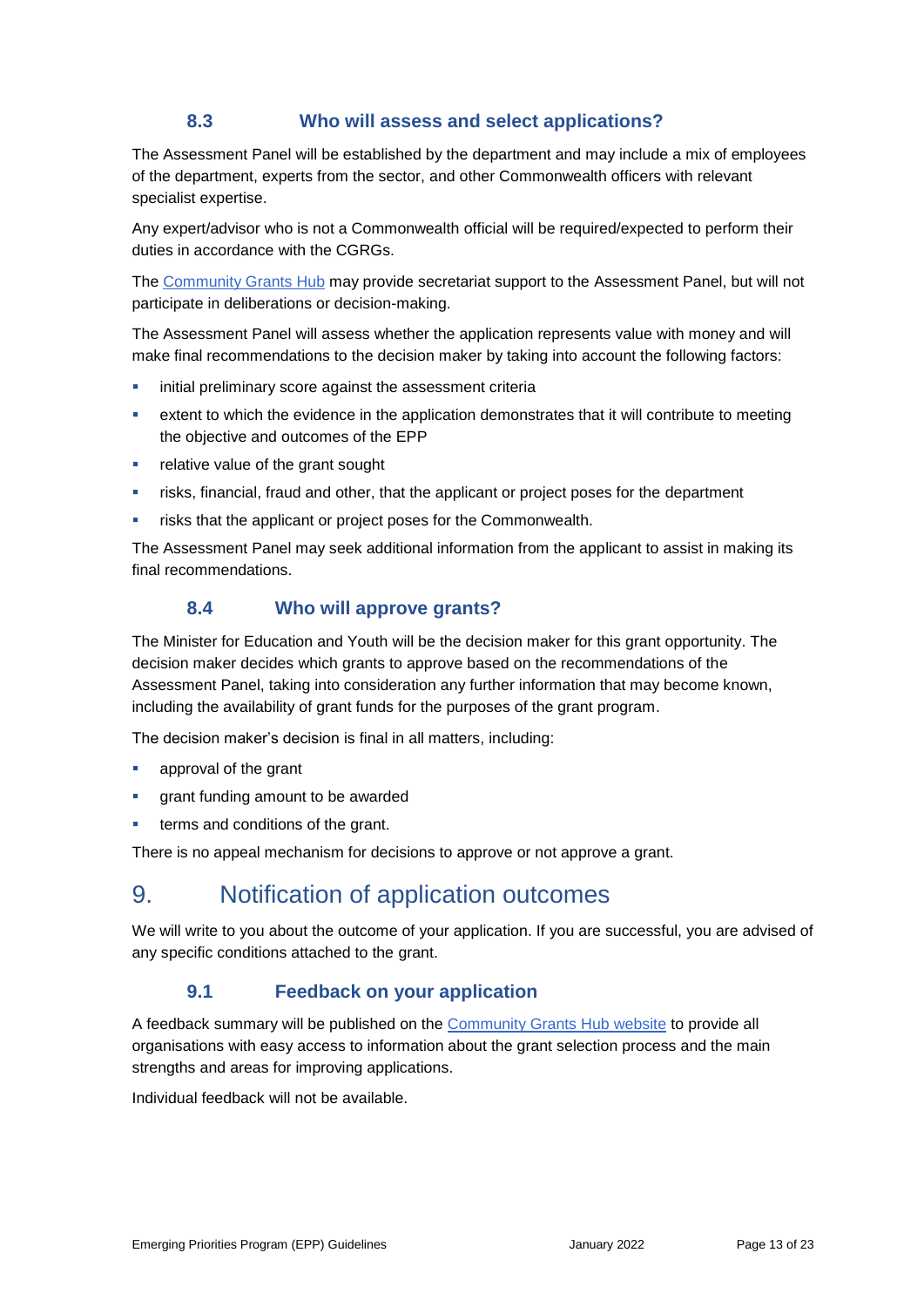# 10. Successful grant applications

# **10.1 The grant agreement**

You must enter into a legally binding grant agreement with the Commonwealth. We will offer successful applicants the Commonwealth Standard Grant Agreement for this grant opportunity.

Each agreement has general/standard grant conditions that cannot be changed. Sample grant agreements are available on the [GrantConnect](https://www.grants.gov.au/?event=public.home) and [Community Grants Hub](https://www.communitygrants.gov.au/) websites as part of the grant documentation. We will use a schedule to outline the specific grant requirements.

We must execute a grant agreement with you before we can make any payments. We are not responsible for any of your expenditure until a grant agreement is executed.

Your grant agreement may have specific conditions determined by the assessment process or other considerations made by the decision maker. These are identified in the agreement.

We may manage the grant agreement through our Grant Recipient Portal. Accepting the agreement through the Grant Recipient Portal is the equivalent of signing a grant agreement. After you have accepted it, we will execute the agreement. Execute means both you and the Commonwealth have entered into the grant agreement. We will notify you when this happens, and a copy of the executed agreement will be available through the portal. The agreement will not become binding until it is executed.

The Commonwealth may recover grant funds if there is a breach of the grant agreement.

### **Commonwealth Standard Grant Agreement**

We will use a Commonwealth Standard Grant Agreement.

You will have 5 business days from the date of a written offer to sign and return this grant agreement. The grant agreement is not considered to be executed until both you and the Commonwealth have signed the agreement. During this time, we will work with you to finalise details.

The offer may lapse if both parties do not sign the grant agreement within this time. Under certain circumstances, we may extend this period. We base the approval of your grant on the information you provide in your application.

# **10.2 Commonwealth Child Safe Framework**

The Royal Commission into Institutional Responses to Child Sexual Abuse highlighted the need for organisations to adopt child safe practices including appropriate screening of staff, mandatory reporting and adoption of the National Principles for Child Safe Organisations. The Australian Government committed to a new Commonwealth-wide framework to protect children and young people it is responsible for the Commonwealth Child Safe Framework (CCSF).

The Australian Government is considering appropriate ways to apply the requirements of the CCSF to grant recipients. A child safety clause is likely to be included in a grant agreement where the Commonwealth considers the grant is for:

- services directly to children
- activities that involve contact with children that is a usual part of, and more than incidental to, the grant activity.

A child safety clause may also be included in the grant agreement if the Commonwealth considers the grant activity involves children more broadly.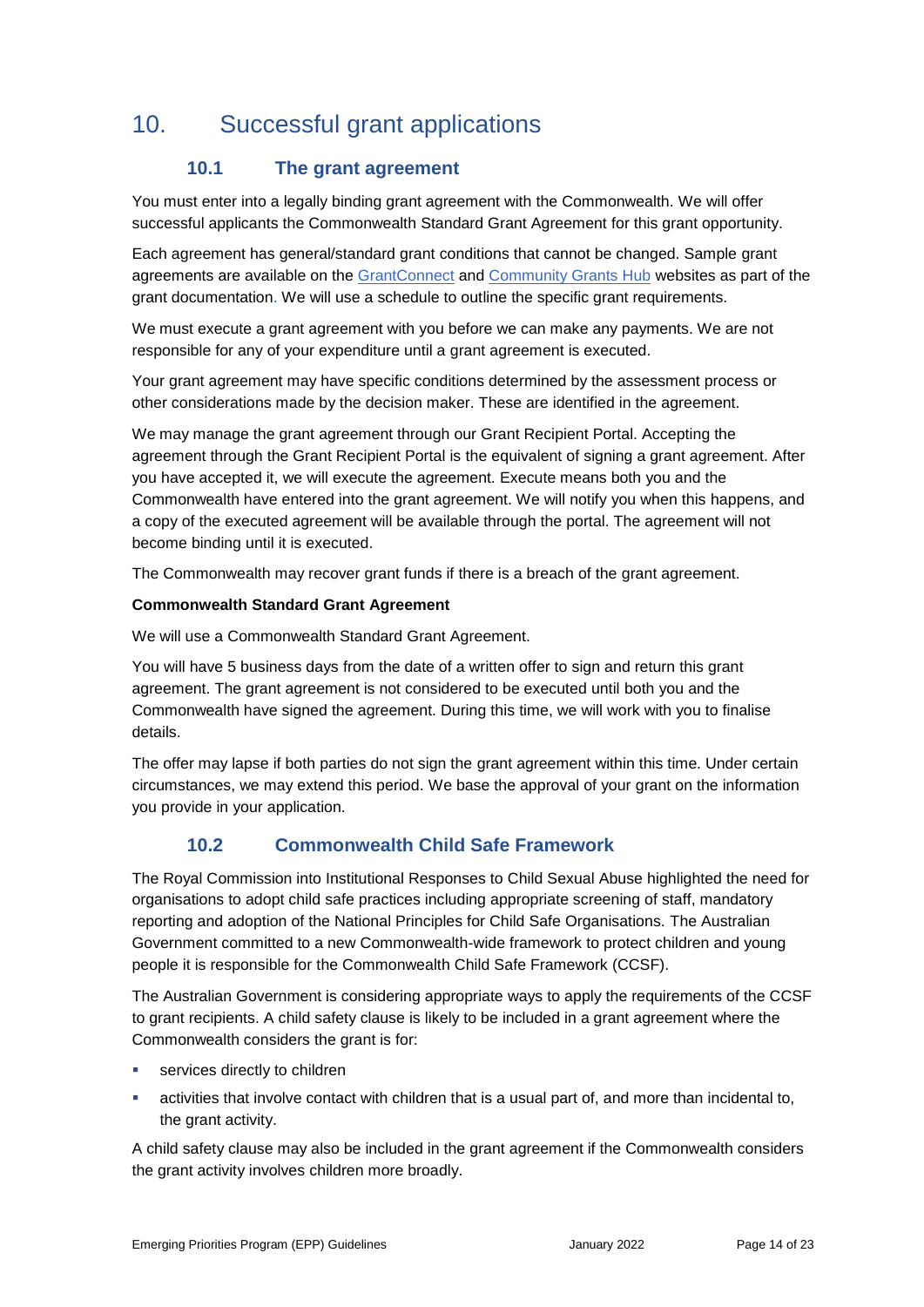The successful applicant will be required to comply with all child safety obligations included in the grant agreement published with this grant opportunity or notified to the successful applicant prior to execution of the grant agreement. Irrespective of the child safety obligations in the grant agreement, you must always comply with your state and territory legislative requirements for working with children and mandatory reporting.

# **10.3 Specific legislation, policies and industry standards**

Refer to additional requirements in section 4.4 What qualifications, skills or checks are required?

To be eligible for a grant, you must declare in your application that you can comply with these requirements. You will need to declare you can meet these requirements in your grant agreement with the Commonwealth.

# **10.4 Multicultural access and equity**

The Australian Government's Multicultural Access and Equity Policy obliges Australian Government agencies to ensure their policies, programs and services (including those provided by contractors and service delivery partners) are accessible to, and deliver equitable outcomes for, people from culturally and linguistically diverse (CALD) backgrounds.

Grant applicants should consider how they will ensure their services will be accessible to people from CALD backgrounds. For example, personnel may require cultural competency skills. In addition, services, projects, activities or events may require the use of professional translating or interpreting services in order to communicate with clients who have limited English proficiency.

Based on an assessment of the client target group, costs for translating and interpreting services should be factored into grant applications.

# **10.5 How we pay the grant**

The grant agreement will state the:

- maximum grant amount to be paid
- budget requirements for expenditure of the grant.

We will not exceed the maximum grant amount under any circumstances. If you incur extra costs, you must meet them yourself.

We may pay the grant on the basis of a balance-of-risk assessment of your organisation and your project. Further information on the payment of the grant will be contained in the grant agreement.

Where any amount of the grant remains unexpended or unacquitted at the end of your project, you may be required to repay that amount to the Commonwealth.

# **10.6 Grant payments and GST**

Payments will be GST inclusive. If you are registered for the [Goods and Services Tax \(GST\),](https://www.ato.gov.au/Business/GST/Registering-for-GST/) where applicable, we will add GST to your grant payment and issue you with a Recipient Created [Tax Invoice.](https://www.ato.gov.au/Forms/Recipient-created-tax-invoices/)

Grants are assessable income for taxation purposes, unless exempted by a taxation law. We recommend you seek independent professional advice on your taxation obligations or seek assistance from the [Australian Taxation Office.](https://www.ato.gov.au/) We do not provide advice on your particular taxation circumstances.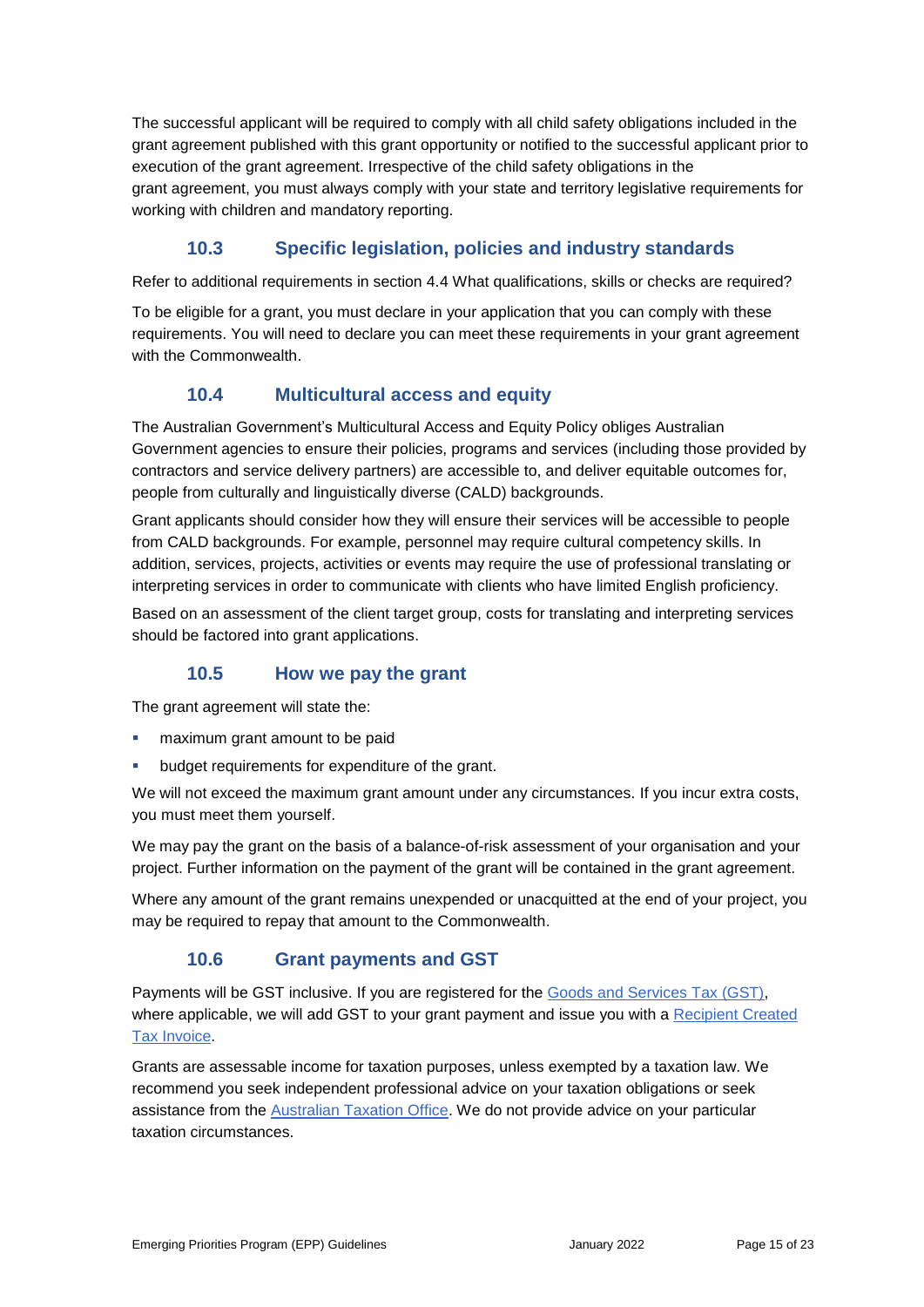# 11. Announcement of grants

If successful, your grant will be listed on the [GrantConnect website](http://www.grants.gov.au/) no later than 21 calendar days after the date of effect as required by section 5.3 of the [CGRGs.](https://finance.govcms.gov.au/sites/default/files/2019-11/commonwealth-grants-rules-and-guidelines.pdf)

# 12. How we monitor your grant activity

# **12.1 Keeping us informed**

We need to know of any changes to your organisation or its business activities, particularly if they affect your ability to complete your grant, carry on business and pay debts due because of these changes.

You must also inform us of any changes to your:

- name
- addresses
- nominated contact details
- bank account details.

If you become aware of a breach of the terms and conditions under the grant agreement, you must contact us immediately.

You must notify us of events relating to your grant and provide an opportunity for the Minister or their representative to attend.

# **12.2 Reporting**

### **Activity Work Plan**

You must submit a completed Activity Work Plan on the template provided with your grant agreement. An Activity Work Plan will be used to outline the specific grant requirements. The Activity Work Plan documents planned deliverables, milestones and outputs for the funded project. The Activity Work Plan also documents risk management and community engagement relevant to the funded project.

Successful applicants' progress and outcomes against the Activity Work Plan will be monitored throughout the grant.

### **Progress report/s**

Progress report/s must:

- include evidence of your progress toward completion of agreed activities and outcomes
- show the total eligible expenditure incurred to date
- be submitted by the report due date (you can submit reports ahead of time if you have completed relevant activities).

You must tell us of any reporting delays with us as soon as you become aware of them.

### **Final report**

When you complete the project, you must submit a final report.

Final reports must:

- identify if and how outcomes have been achieved
- include the agreed evidence as specified in the grant agreement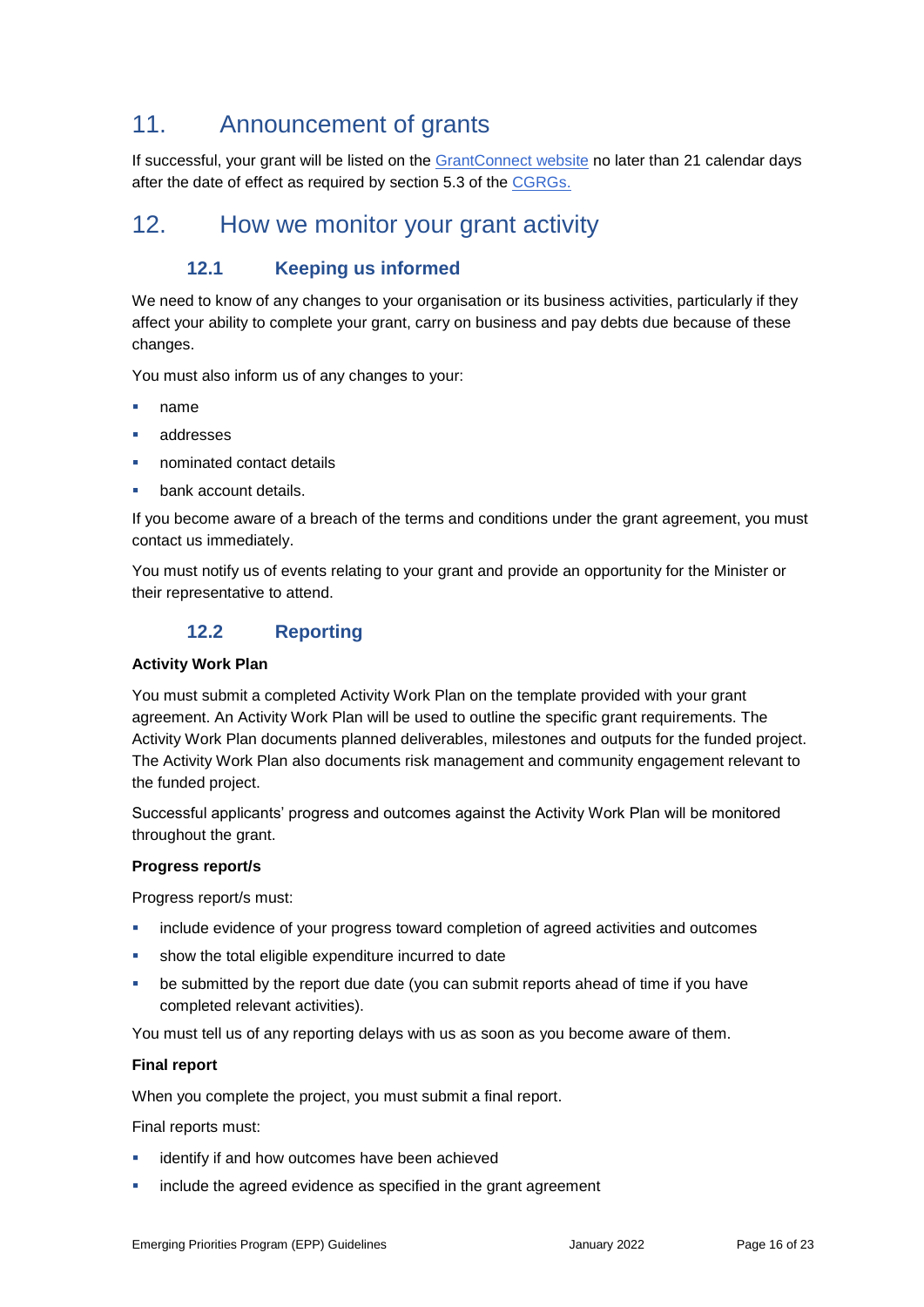- **EXECUTE:** evaluate your delivery of the project
- identify the total eligible expenditure incurred
- **•** be submitted by the due date and in the format provided in the grant agreement.

# **12.3 Audited financial acquittal report**

### **Audited financial acquittal report**

We may ask you to provide an independently audited financial acquittal report. A financial acquittal report will verify that you spent the grant in accordance with the grant agreement and declare unspent funds.

### **12.4 Grant agreement variations**

We recognise that unexpected events may affect your progress. In these circumstances, you can request a variation to your grant agreement. You can request a variation by contacting your Funding Arrangement Manager, Community Grants Hub.

You should not assume that a variation request will be successful. We will consider your request based on provisions in the grant agreement and the likely impact on achieving outcomes.

# **12.5 Compliance visits**

We may visit you during or at the completion of your grant activity to review your compliance with the grant agreement. We will provide you with reasonable notice of any compliance visit.

### **12.6 Record keeping**

We may also inspect the records you are required to keep under the grant agreement.

### **12.7 Evaluation**

We will evaluate the grant opportunity to see how well the outcome and objectives have been achieved. We may use information from your application and reports for this purpose. We may also ask you for more information to help us understand how the grant impacted you and to evaluate how effective the program was in achieving its outcomes.

We may contact you up to 12 months after you finish your grant for more information to assist with this evaluation.

# **12.8 Acknowledgement**

If you make a public statement about a project funded under the EPP, we require you to acknowledge the grant by using the following:

'This project received grant funding from the Australian Government.'

We may also require you to include a disclaimer on resources developed through the project funded under the EPP, to clarify that resources do not represent the views, opinions, or advice of the Australian Government.

# 13. Probity

The Australian Government will make sure that the grant opportunity process is fair, according to the published guidelines, incorporates appropriate safeguards against fraud, unlawful activities and other inappropriate conduct and is consistent with the CGRGs.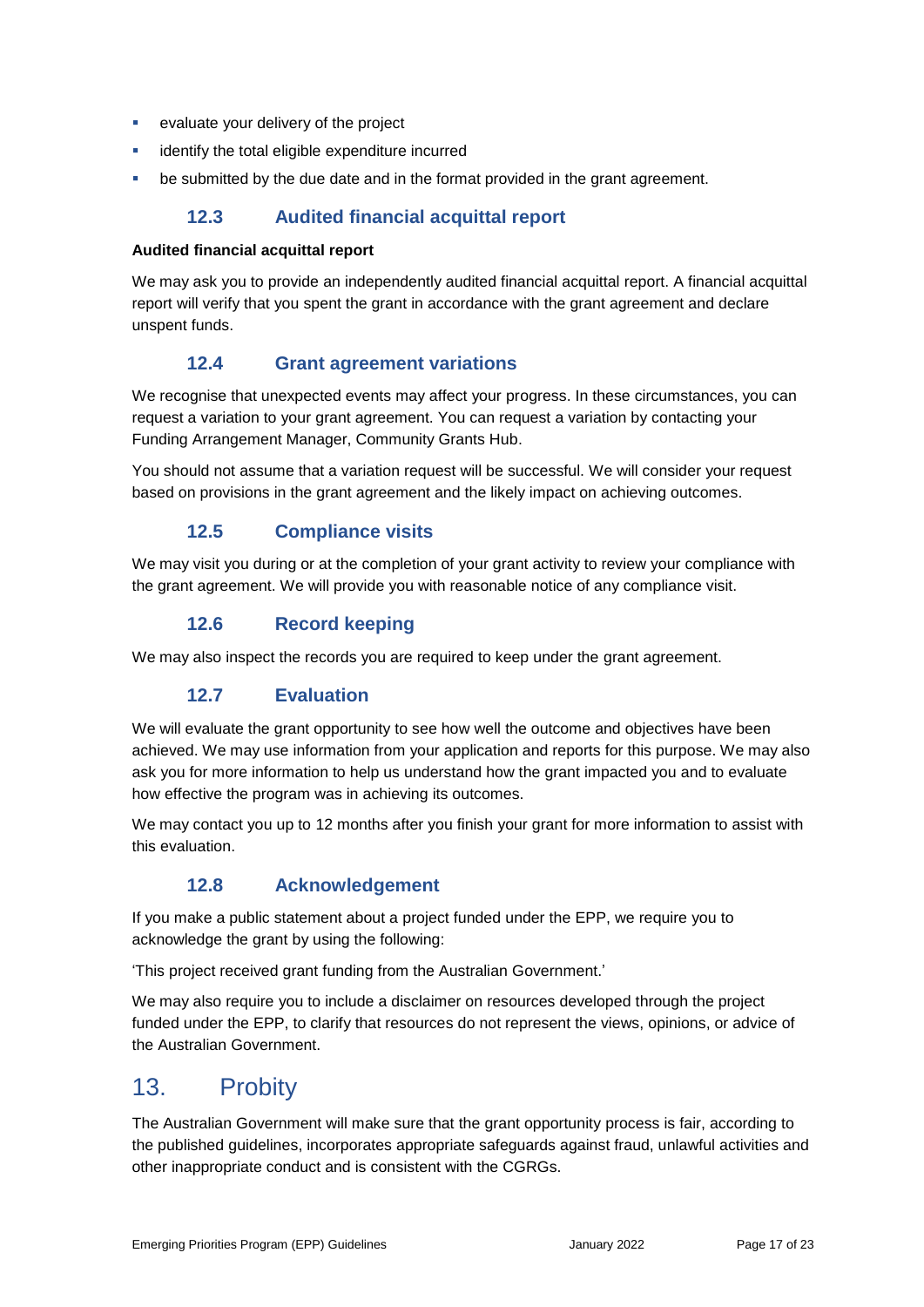These guidelines may be changed by the department. When this happens, the revised guidelines are published on the [GrantConnect](https://www.grants.gov.au/?event=public.GO.list) and the [Community Grants Hub](https://www.communitygrants.gov.au/) websites.

### **13.1 Enquiries and feedback**

#### **Complaints about this grant opportunity**

The [department's complaints procedures a](https://www.dese.gov.au/about-us/contact-us/complaints)pply to complaints about this grant opportunity. All complaints about this grant opportunity, including grant decisions, must be made in writing.

Any questions you have about grant decisions for this grant opportunity should be sent to [EmergingPrioritiesProgram@dese.gov.au.](mailto:EmergingPrioritiesProgram@dese.gov.au)

#### **Complaints about the selection process**

Applicants can contact the complaints service with complaints about the [Community Grants Hub's](https://www.communitygrants.gov.au/) service/s or the selection process.

Details of what makes an eligible complaint can be provided by asking the [Community Grants Hub.](https://www.communitygrants.gov.au/) Applicants can use the [online complaints form](https://www.dss.gov.au/contact/feedback-compliments-complaints-and-enquiries/feedback-form) on the [department of Social Services](https://www.dss.gov.au/contact/feedback-compliments-complaints-and-enquiries/complaints-page) website, or contact the department of Social Services Complaints line.

Phone: 1800 634 035

Email: [complaints@dss.gov.au](mailto:complaints@dss.gov.au)

Mail: Complaints GPO Box 9820 Canberra ACT 2601

### **Complaints to the Ombudsman**

If you do not agree with the way the [Community Grants Hub](https://www.communitygrants.gov.au/) or the department has handled your complaint, you may complain to the [Commonwealth Ombudsman.](http://www.ombudsman.gov.au/) The Ombudsman will not usually look into a complaint unless the matter has first been raised directly with the [Community Grants](https://www.communitygrants.gov.au/)  [Hub](https://www.communitygrants.gov.au/) or the department.

The Commonwealth Ombudsman can be contacted on:

Phone (Toll free): 1300 362 072 Email: [ombudsman@ombudsman.gov.au](mailto:ombudsman@ombudsman.gov.au) Website: [www.ombudsman.gov.au](http://www.ombudsman.gov.au/)

### **13.2 Conflicts of interest**

Any conflicts of interest could affect the performance of the grant opportunity or program. There may be a [conflict of interest,](http://www.apsc.gov.au/publications-and-media/current-publications/aps-values-and-code-of-conduct-in-practice/conflict-of-interest) or perceived conflict of interest, if the department's and the [Community Grants Hub](https://www.communitygrants.gov.au/) staff, any member of a committee or advisor and/or you or any of your personnel has a:

- professional, commercial or personal relationship with a party who is able to influence the application selection process, such as an Australian Government officer or member of an external panel
- relationship with or interest in, an organisation, which is likely to interfere with or restrict the applicants from carrying out the proposed activities fairly and independently
- **•** relationship with, or interest in, an organisation from which they will receive personal gain because the organisation receives a grant under the grant program/grant opportunity.

You will be asked to declare, as part of your application, any perceived or existing conflicts of interest or that, to the best of your knowledge, there is no conflict of interest.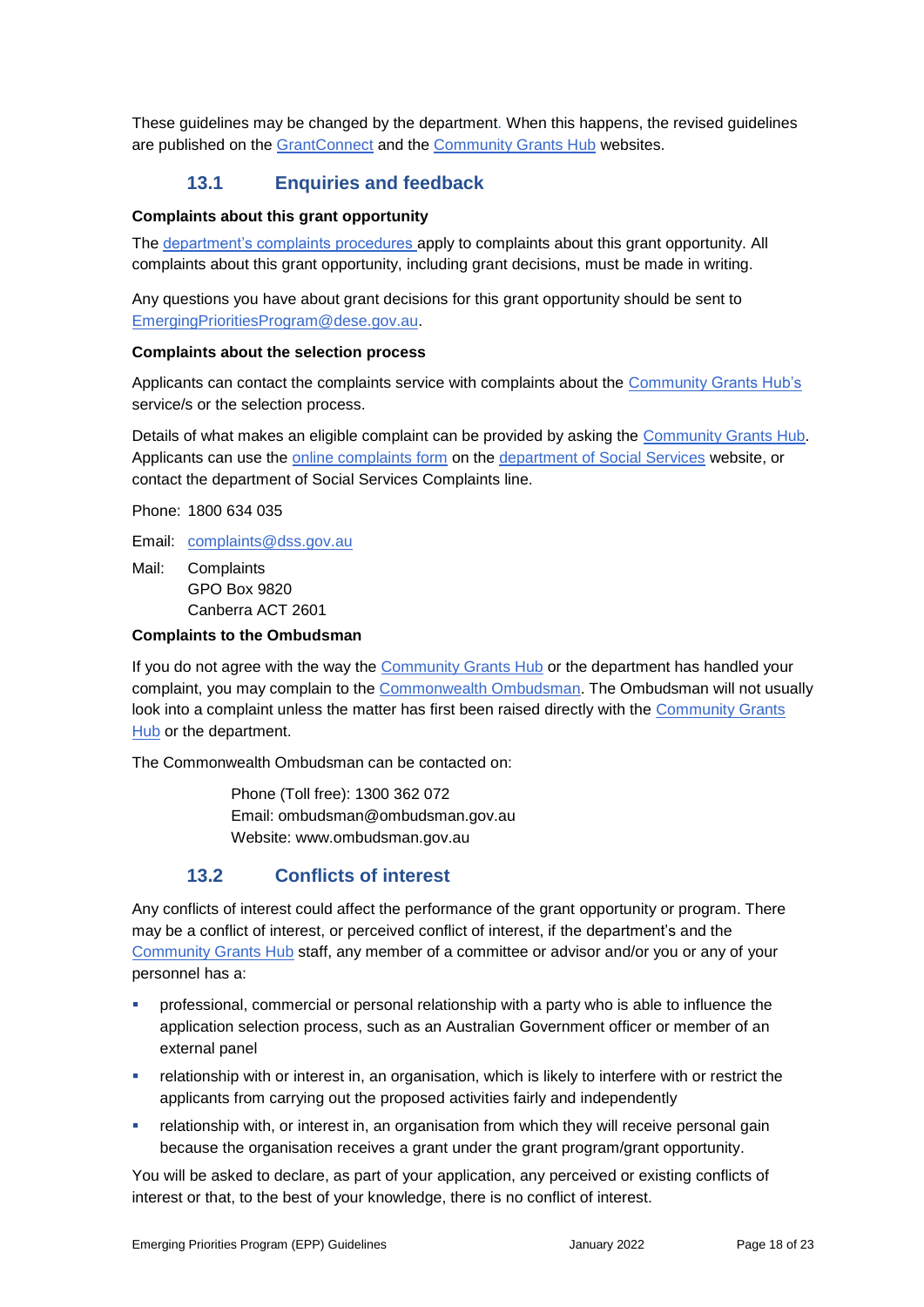If you later think there is an actual, apparent, or perceived conflict of interest, you must inform the department and the [Community Grants Hub](https://www.communitygrants.gov.au/) in writing immediately.

Conflicts of interest for Australian Government staff will be handled as set out in the Australian [Public Service Code of Conduct \(section 13\(7\)\)](http://www8.austlii.edu.au/cgi-bin/viewdoc/au/legis/cth/consol_act/psa1999152/s13.html) of the *[Public Service Act 1999](https://www.legislation.gov.au/Series/C2004A00538)*. Committee members and other officials including the decision maker must also declare any conflicts of interest.

We publish our conflict of interest policy on the [Community Grants Hub website.](https://www.communitygrants.gov.au/open-grants/how-apply/conflict-interest-policy-commonwealth-government-employee)

# **13.3 Privacy**

We treat your personal information according to the *[Privacy Act 1988](https://www.legislation.gov.au/Details/C2021C00452)* and the [Australian Privacy](https://www.oaic.gov.au/privacy-law/privacy-act/australian-privacy-principles)  [Principles.](https://www.oaic.gov.au/privacy-law/privacy-act/australian-privacy-principles) This includes letting you know:

- what personal information we collect
- why we collect your personal information
- who we give your personal information to.

Your personal information can only be disclosed to someone else for the primary purpose for which it was collected unless an exemption applies.

The Australian Government may also use and give out information about grant applicants and grant recipients under this grant opportunity in any other Australian Government business or function. This includes disclosing grant information on [GrantConnect](http://www.grants.gov.au/) as required for reporting purposes and giving information to the Australian Taxation Office for compliance purposes.

We may share the information you give us with other Commonwealth entities for purposes including government administration, research or service delivery, according to Australian laws.

As part of your application, you declare your ability to comply with the Privacy Act and the Australian Privacy Principles and impose the same privacy obligations on officers, employees, agents and subcontractors that you engage to assist with the activity, in respect of personal information you collect, use, store, or disclose in connection with the activity. Accordingly, you must not do anything, which if done by the department would breach an Australian Privacy Principle as defined in the Privacy Act.

# **13.4 Confidential information**

Other than information available in the public domain, you agree not to give out to any person, other than us, any confidential information relating to the grant application and/or agreement, without our prior written approval. The obligation will not be breached where you are required by law, Parliament or a stock exchange to disclose the relevant information or where the relevant information is publicly available (other than through breach of a confidentiality or non-disclosure obligation).

We may at any time, require you to arrange for you; or your employees, agents or subcontractors to give a written undertaking relating to nondisclosure of our confidential information in a form we consider acceptable.

We will keep any information in connection with the grant agreement confidential to the extent that it meets all of the 3 conditions below:

- 1. You clearly identify the information as confidential and explain why we should treat it as confidential.
- 2. The information is commercially sensitive.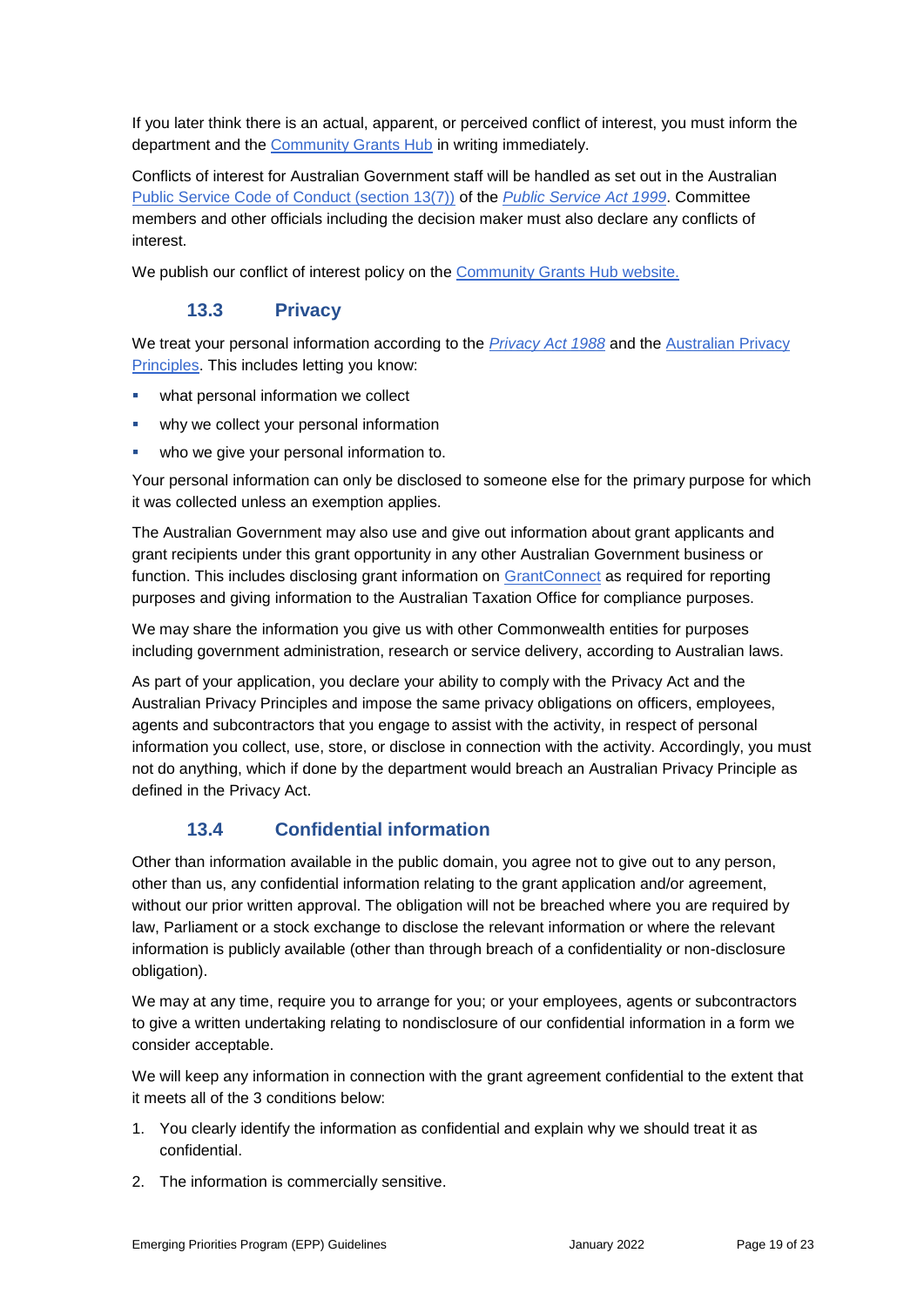3. Revealing the information would cause unreasonable harm to you or someone else.

We will not be in breach of any confidentiality agreement if the information is disclosed to:

- Commonwealth employees and contractors to help us manage the program effectively
- employees and contractors of our department so we can research, assess, monitor and analyse our programs and activities
- employees and contractors of other Commonwealth agencies for any purposes, including government administration, research or service delivery
- other Commonwealth, state, territory or local government agencies in program reports and consultations
- the Auditor-General, Ombudsman or Privacy Commissioner
- **the responsible Minister or Parliamentary Secretary**
- a House or a Committee of the Australian Parliament.

The grant agreement may also include any specific requirements about special categories of information collected, created or held under the grant agreement.

# **13.5 Freedom of information**

All documents that the Australian Government has, including those about this grant opportunity, are subject to the *[Freedom of Information Act 1982](https://www.legislation.gov.au/Series/C2004A02562)* (FOI Act)*.*

The purpose of the FOI Act gives people the ability to get information held by the Australian Government and its organisations. Under the FOI Act, people can ask for documents the Australian Government has. People may not be able to get these documents if these documents need to protect essential public interests and private and business affairs of persons who the information relates to.

All Freedom of Information requests must be referred to the Freedom of Information Coordinator in writing.

| By mail:  | Freedom of Information Team              |
|-----------|------------------------------------------|
|           | Government and Executive Services Branch |
|           | Department of Social Services            |
|           | GPO Box 9820                             |
|           | Canberra ACT 2601                        |
| By email: | foi@dss.gov.au                           |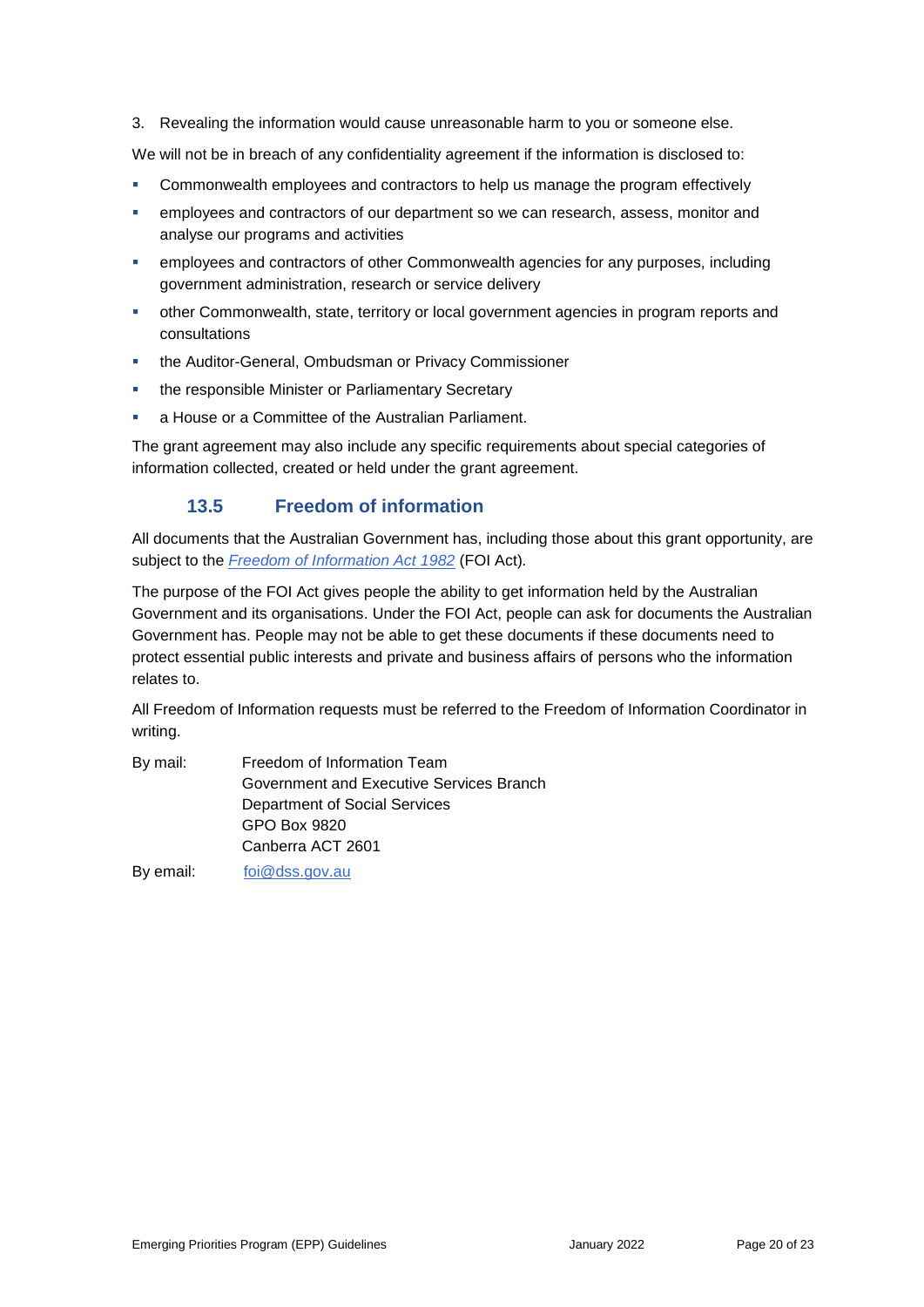# 14. Glossary

| <b>Term</b>                                                       | <b>Definition</b>                                                                                                                                                                                                                                                                                                                                                                           |
|-------------------------------------------------------------------|---------------------------------------------------------------------------------------------------------------------------------------------------------------------------------------------------------------------------------------------------------------------------------------------------------------------------------------------------------------------------------------------|
| accountable authority                                             | see subsection 12(2) of the <i>Public Governance</i> ,<br>Performance and Accountability Act 2013 (PGPA Act).                                                                                                                                                                                                                                                                               |
| administering entity                                              | when an entity that is not responsible for the policy, is<br>responsible for the administration of part or all of the grant<br>administration processes.                                                                                                                                                                                                                                    |
| assessment criteria                                               | are the specified principles or standards, against which<br>applications will be judged. These criteria are also used to<br>assess the merits of proposals and, in the case of a<br>competitive grant opportunity, to determine application<br>rankings.                                                                                                                                    |
| <b>Assessment Panel</b>                                           | provides strategic oversight, advice and recommendations<br>to the decision maker on assessed applications from the<br>program specific, service provider composition and service<br>location perspectives.                                                                                                                                                                                 |
| commencement date                                                 | the expected start date for the grant activity.                                                                                                                                                                                                                                                                                                                                             |
| Commonwealth entity                                               | a department of state, or a parliamentary department, or a<br>listed entity or a body corporate established by a law of the<br>Commonwealth. See subsections 10(1) and (2) of the<br>PGPA Act.                                                                                                                                                                                              |
| <b>Commonwealth Grants Rules and</b><br><b>Guidelines (CGRGs)</b> | establish the overarching Commonwealth grants policy<br>framework and articulate the expectations for all non-<br>corporate Commonwealth entities in relation to grants<br>administration. Under this overarching framework, non-<br>corporate Commonwealth entities undertake grants<br>administration based on the mandatory requirements and<br>key principles of grants administration. |
| completion date                                                   | the expected date that the grant activity must be completed,<br>and the grant spent by.                                                                                                                                                                                                                                                                                                     |
| co-sponsoring entity                                              | when 2 or more entities are responsible for the policy and<br>the appropriation for outcomes associated with it.                                                                                                                                                                                                                                                                            |
| date of effect                                                    | can be the date on which a grant agreement is signed or a<br>specified starting date. Where there is no grant agreement,<br>entities must publish information on individual grants as<br>soon as practicable.                                                                                                                                                                               |
| decision maker                                                    | the person who makes a decision to award a grant.                                                                                                                                                                                                                                                                                                                                           |
| eligibility criteria                                              | refer to the mandatory criteria which must be met to qualify<br>for a grant. Assessment criteria may apply in addition to<br>eligibility criteria.                                                                                                                                                                                                                                          |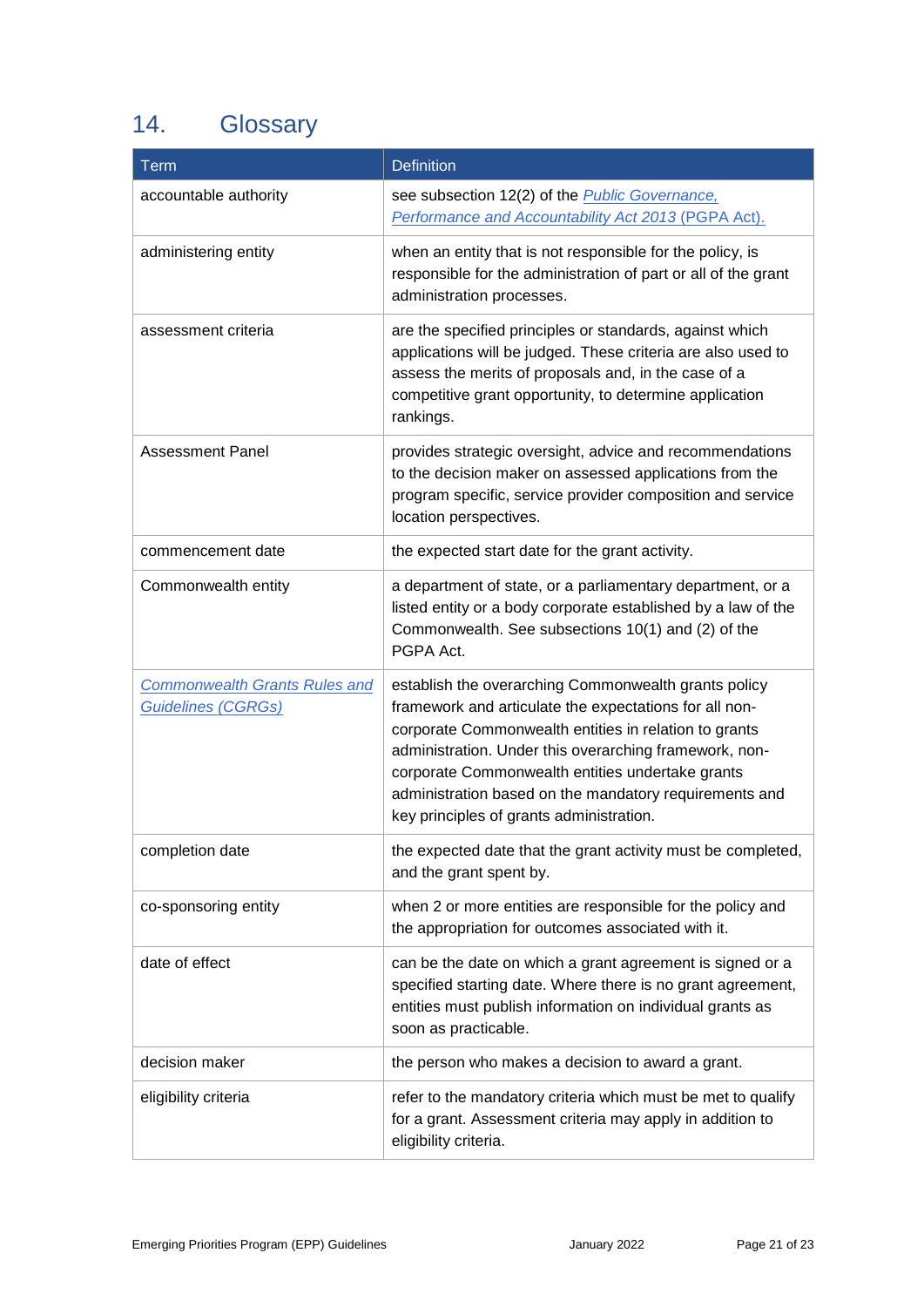| Term                               | <b>Definition</b>                                                                                                                                                                                                                                                                                    |
|------------------------------------|------------------------------------------------------------------------------------------------------------------------------------------------------------------------------------------------------------------------------------------------------------------------------------------------------|
| <b>Funding Arrangement Manager</b> | is the officer responsible for the ongoing management of the<br>grantee and their compliance with the grant agreement.                                                                                                                                                                               |
| grant                              | for the purposes of the CGRGs, a 'grant' is an arrangement<br>for the provision of financial assistance by the<br>Commonwealth or on behalf of the Commonwealth:                                                                                                                                     |
|                                    | a. under which relevant money <sup>7</sup> or other Consolidated<br>Revenue Fund (CRF) money <sup>8</sup> is to be paid to a grantee<br>other than the Commonwealth                                                                                                                                  |
|                                    | b. which is intended to help address one or more of the<br>Australian Government's policy outcomes while assisting<br>the grantee achieve its objectives.                                                                                                                                            |
| grant activity/activities          | refers to the project/tasks/services that the grantee is<br>required to undertake.                                                                                                                                                                                                                   |
| grant agreement                    | sets out the relationship between the parties to the<br>agreement, and specifies the details of the grant.                                                                                                                                                                                           |
| grant opportunity                  | refers to the specific grant round or process where a<br>Commonwealth grant is made available to potential<br>grantees. Grant opportunities may be open or targeted, and<br>will reflect the relevant grant selection process.                                                                       |
| grant program                      | a 'program' carries its natural meaning and is intended to<br>cover a potentially wide range of related activities aimed at<br>achieving government policy outcomes. A grant program is<br>a group of one or more grant opportunities under a single<br>[entity] Portfolio Budget Statement program. |
| <b>GrantConnect</b>                | is the Australian Government's whole-of-government grants<br>information system, which centralises the publication and<br>reporting of Commonwealth grants in accordance with the<br>CGRGs.                                                                                                          |
| grantee                            | the individual/organisation which has been selected to<br>receive a grant.                                                                                                                                                                                                                           |
| National Redress legislation       | means the National Redress Scheme for Institutional Child<br>Sexual Abuse Act 2018.                                                                                                                                                                                                                  |

-

<sup>7</sup> Relevant money is defined in the PGPA Act. See section 8, Dictionary.

<sup>&</sup>lt;sup>8</sup> Other CRF money is defined in the PGPA Act. See section 105, Rules in relation to other CRF money.